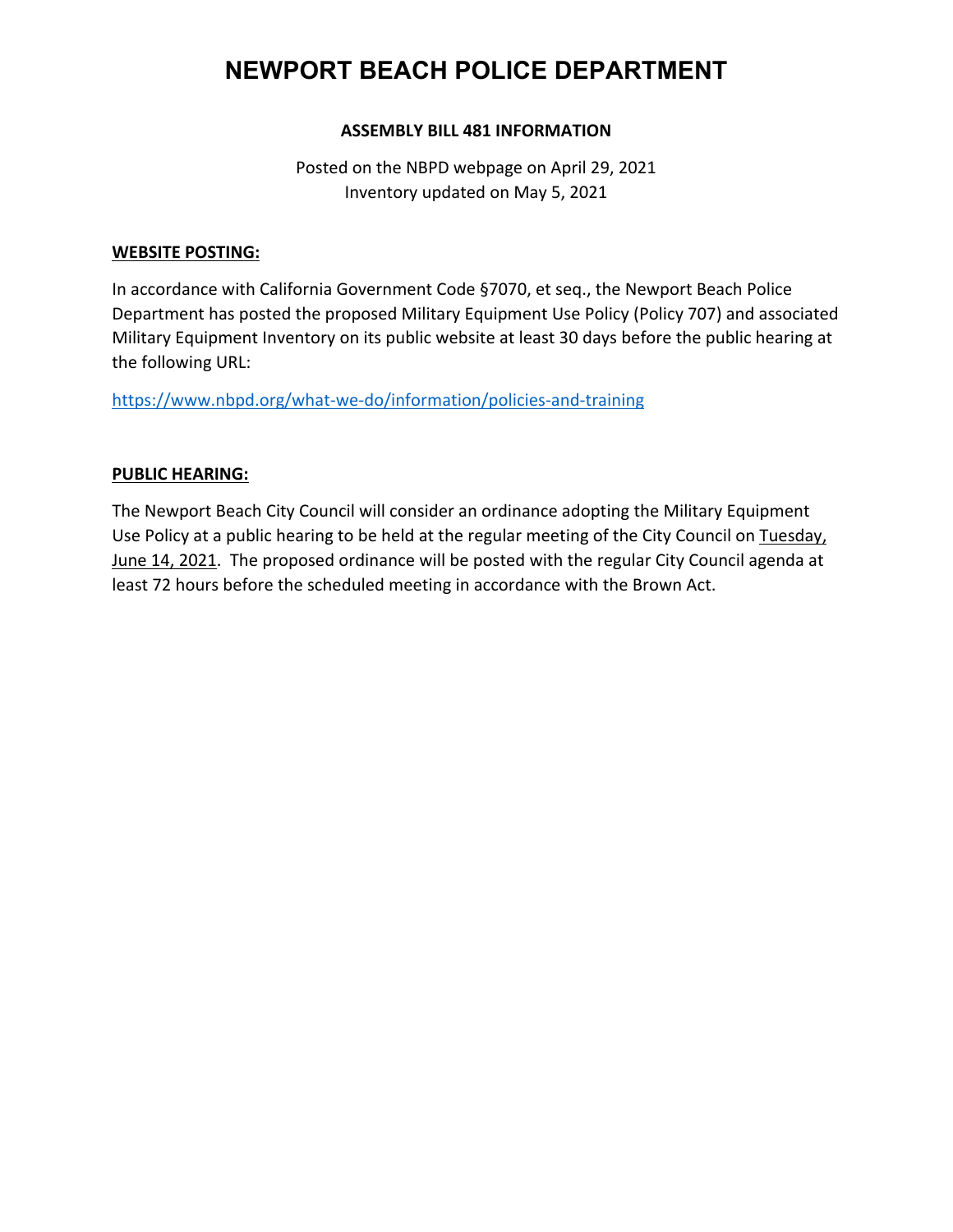# **Military Equipment Use Policy**



# **707.1 PURPOSE AND SCOPE**

The purpose of this policy is to provide guidelines for the use, approval, acquisition, and reporting requirements of military equipment in accordance with California Government Code § 7070, et seq.

# 707.1.1 DEFINITIONS

Definitions related to this policy as defined in Government Code § 7070:

**Governing Body** – The governing body for the Newport Beach Police Department is the City Council of the City of Newport Beach.

**Military Equipment** – Includes but is not limited to the following categories:

- 1. Unmanned, remotely piloted, powered aerial or ground vehicles.
- 2. Mine-resistant ambush-protected (MRAP) vehicles or armored personnel carriers.
- 3. High mobility multipurpose wheeled vehicles (HMMWV), two-and-one-half-ton trucks, five-ton trucks, or wheeled vehicles that have a breaching or entry apparatus attached.
- 4. Tracked armored vehicles that provide ballistic protection to their occupants.
- 5. Command and control vehicles that are either built or modified to facilitate the operational control and direction of public safety units.
- 6. Weaponized aircraft, vessels, or vehicles of any kind.
- 7. Battering rams, slugs, and breaching apparatuses that are explosive in nature. This does not include a handheld, one-person ram.
- 8. Firearms and ammunition of .50 caliber or greater, excluding standard-issue shotguns and standard-issue shotgun ammunition.
- 9. Specialized firearms and ammunition of less than .50 caliber, including firearms and accessories identified as assault weapons in Penal Code § 30510 and Penal Code § 30515, with the exception of standard-issue handguns.
- 10. Any firearm or firearm accessory that is designed to launch explosive projectiles.
- 11. Noise-flash diversionary devices and explosive breaching tools.
- 12. Munitions containing tear gas or OC, excluding standard, service-issued handheld pepper spray.
- 13. TASER Shockwave, microwave weapons, water cannons, and long-range acoustic devices (LRADs).
- 14. Projectile launch platforms and associated munitions.
- 15. Any other equipment as determined by a governing body or a state agency to require additional oversight.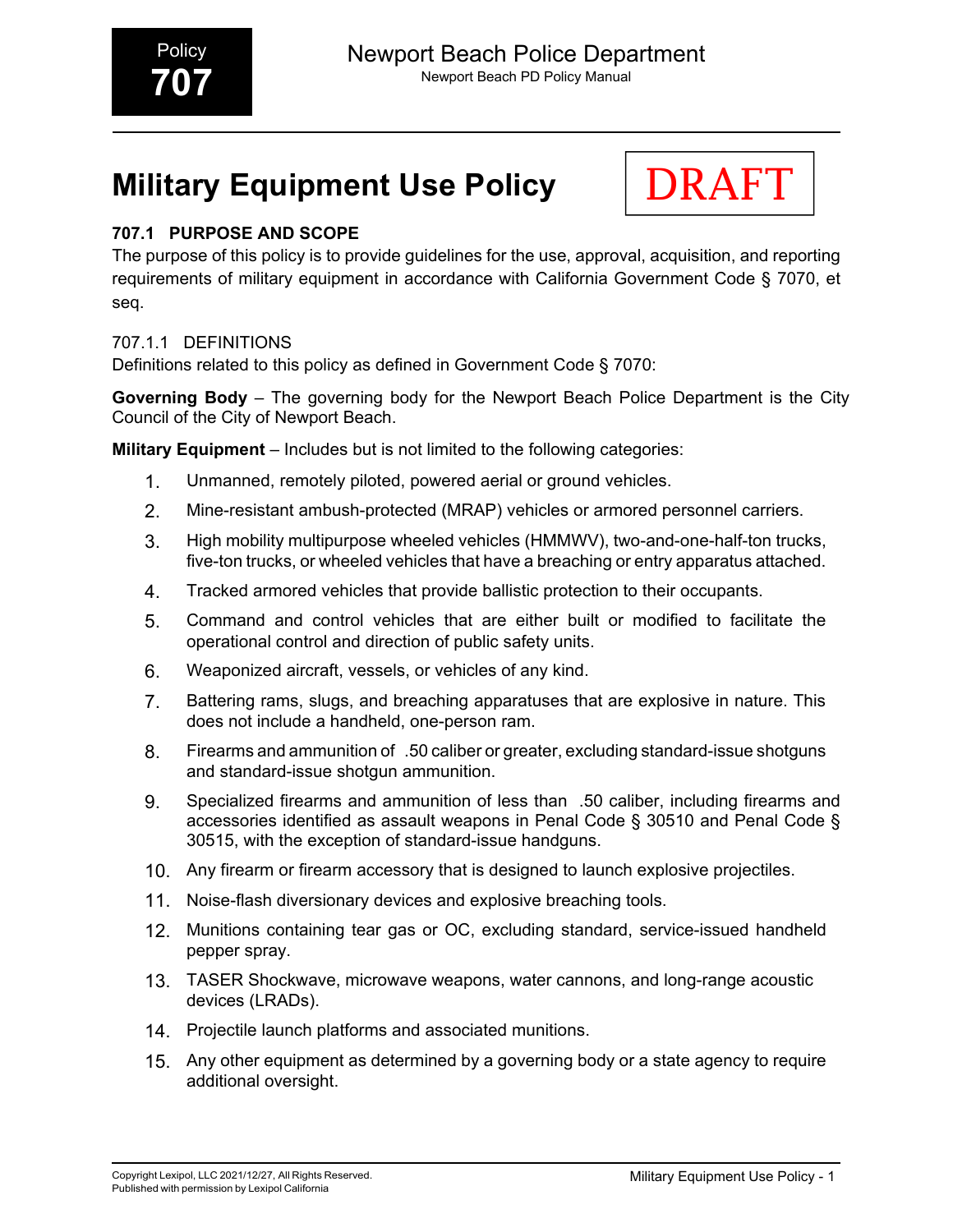

# *Military Equipment Use Policy*

# **707.2 POLICY**

It is the policy of the Newport Beach Police Department that members of this department comply with the provisions of Government Code § 7071 with respect to military equipment.

#### **707.3 MILITARY EQUIPMENT COORDINATOR**

The Support Services Lieutenant is designated to act as the military equipment coordinator. The responsibilities of the military equipment coordinator include but are not limited to:

- (a) Acting as liaison to the governing body for matters related to the requirements of this policy.
- (b) Identifying Newport Beach Police Department equipment that qualifies as military equipment in the current possession of the department or the equipment the department intends to acquire that requires approval by the governing body.
- (c) Conducting an inventory of all military equipment at least annually.
- (d) Collaborating with any allied agency that may use military equipment within the jurisdiction of the Newport Beach Police Department (Government Code § 7071).
- (e) Preparing for, scheduling, and coordinating the annual community engagement meeting as described below in section 707.7.
- (f) Preparing the annual military equipment report for submission to the Chief of Police for subsequent approval by the City Council and ensuring that the report is made available on the department website (Government Code § 7072).
- (g) Establishing the procedure for a person to register a complaint or concern, or how that person may submit a question about the use of a type of military equipment, and how the Newport Beach Police Department will respond in a timely manner.

#### **707.4 APPROVAL**

The Chief of Police or the authorized designee shall obtain approval from the governing body by way of an ordinance adopting the Military Equipment Use Policy. As part of the approval process, the Chief of Police or the authorized designee shall ensure the proposed Military Equipment Use Policy is submitted to the governing body and is available on the department website at least 30 days prior to any public hearing concerning the military equipment at issue (Government Code § 7071). The Military Equipment Use Policy must be approved by the governing body prior to engaging in any of the following (Government Code § 7071):

- (a) Requesting military equipment made available pursuant to 10 USC § 2576a.
- (b) Seeking funds for military equipment, including but not limited to applying for a grant, soliciting or accepting private, local, state, or federal funds, in-kind donations, or other donations or transfers.
- (c) Acquiring military equipment either permanently or temporarily, including by borrowing or leasing.
- (d) Collaborating with another law enforcement agency in the deployment or other use of military equipment within the jurisdiction of this department.
- (e) Using any new or existing military equipment for a purpose, in a manner, or by a person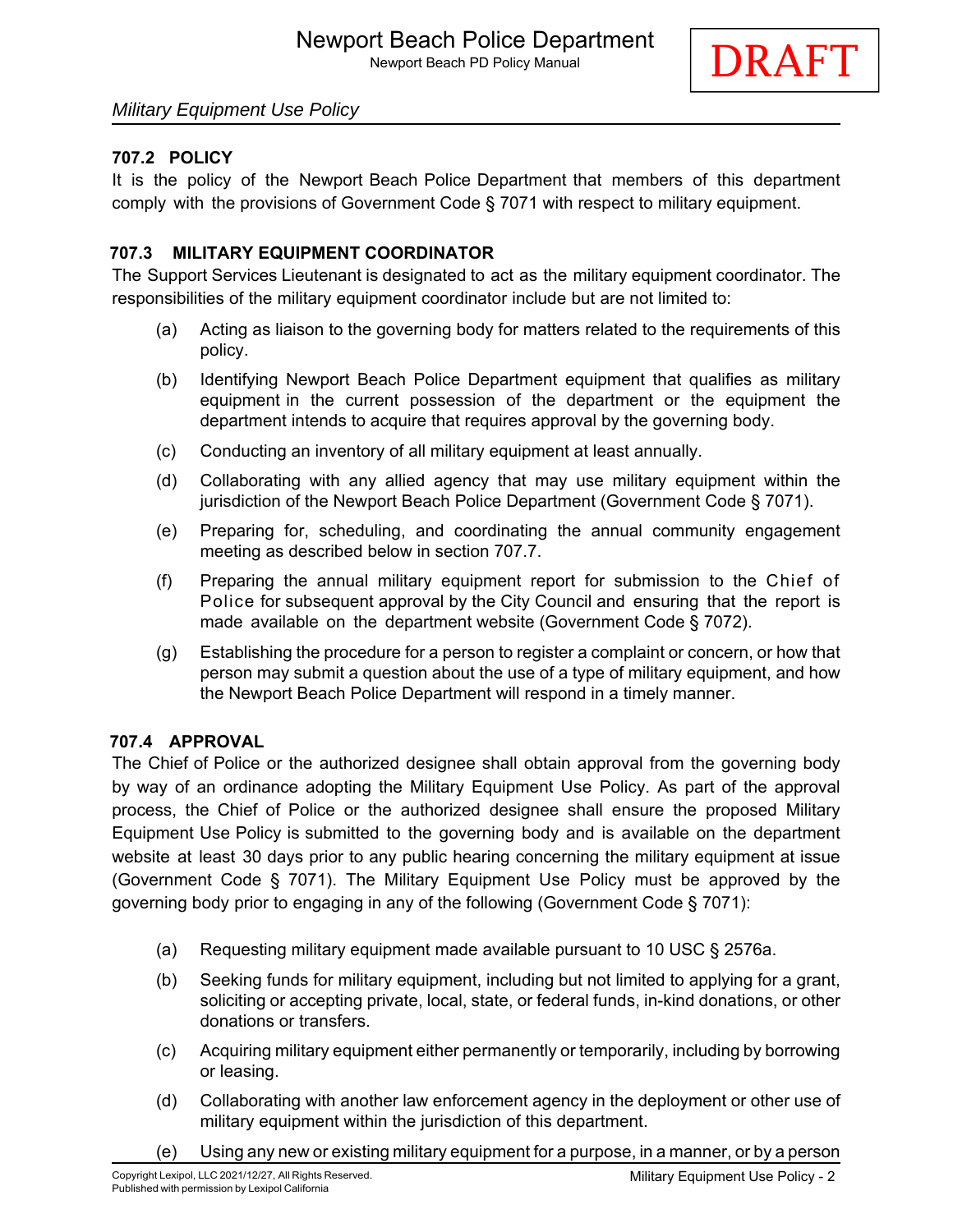

not previously approved by the governing body.

- (f) Soliciting or responding to a proposal for, or entering into an agreement with, any other person or entity to seek funds for, apply to receive, acquire, use, or collaborate in the use of military equipment.
- (g) Acquiring military equipment through any means not provided above.

## **707.5 COORDINATION WITH OTHER JURISDICTIONS**

Military equipment should not be used by any other law enforcement agency or member in this jurisdiction unless they have adopted a Military Equipment Use Policy as required by Government Code § 7071-7075 and in compliance with their agency's policies and all state and federal laws and regulations.

#### **707.6 ANNUAL REPORT**

Upon approval of a Military Equipment Use Policy, the Chief of Police or the authorized designee shall submit a military equipment report to the governing body for each type of military equipment approved within one year of approval, and annually thereafter for as long as the military equipment is available for use (Government Code § 7072).

The Chief of Police or the authorized designee shall also make each annual military equipment report publicly available on the department website for as long as the military equipment is available for use. The report shall include all information required by Government Code § 7072 for the preceding calendar year for each type of military equipment in the Newport Beach Police Department inventory.

#### **707.7 COMMUNITY ENGAGEMENT**

Within 30 days of submitting and publicly releasing the annual report, the Newport Beach Police Department shall hold at least one well-publicized and conveniently located community engagement meeting, at which the department should discuss the report and respond to public questions regarding the funding, acquisition, or use of military equipment.

#### **707.8 QUESTIONS, CONCERNS AND COMPLAINTS PROCEDURE**

In accordance with Section  $707.3(q)$  defined above, the procedure for a person to register a complaint, concern or question is through one of the methods listed below:

- Via US Mail or in person: Complaint forms are available at the front desk or inquiries can be mailed to:
	- Newport Beach Police Department 870 Santa Barbara Drive Newport Beach, CA 92660
	-
- Via email: info@nbpd.org
- By telephone: (949) 644-3681
- Online: www.nbpd.org/complaints

The department will respond to questions, concerns or complaints regarding this policy or the use of military equipment within 10 business days of receipt by the department.

DRAFT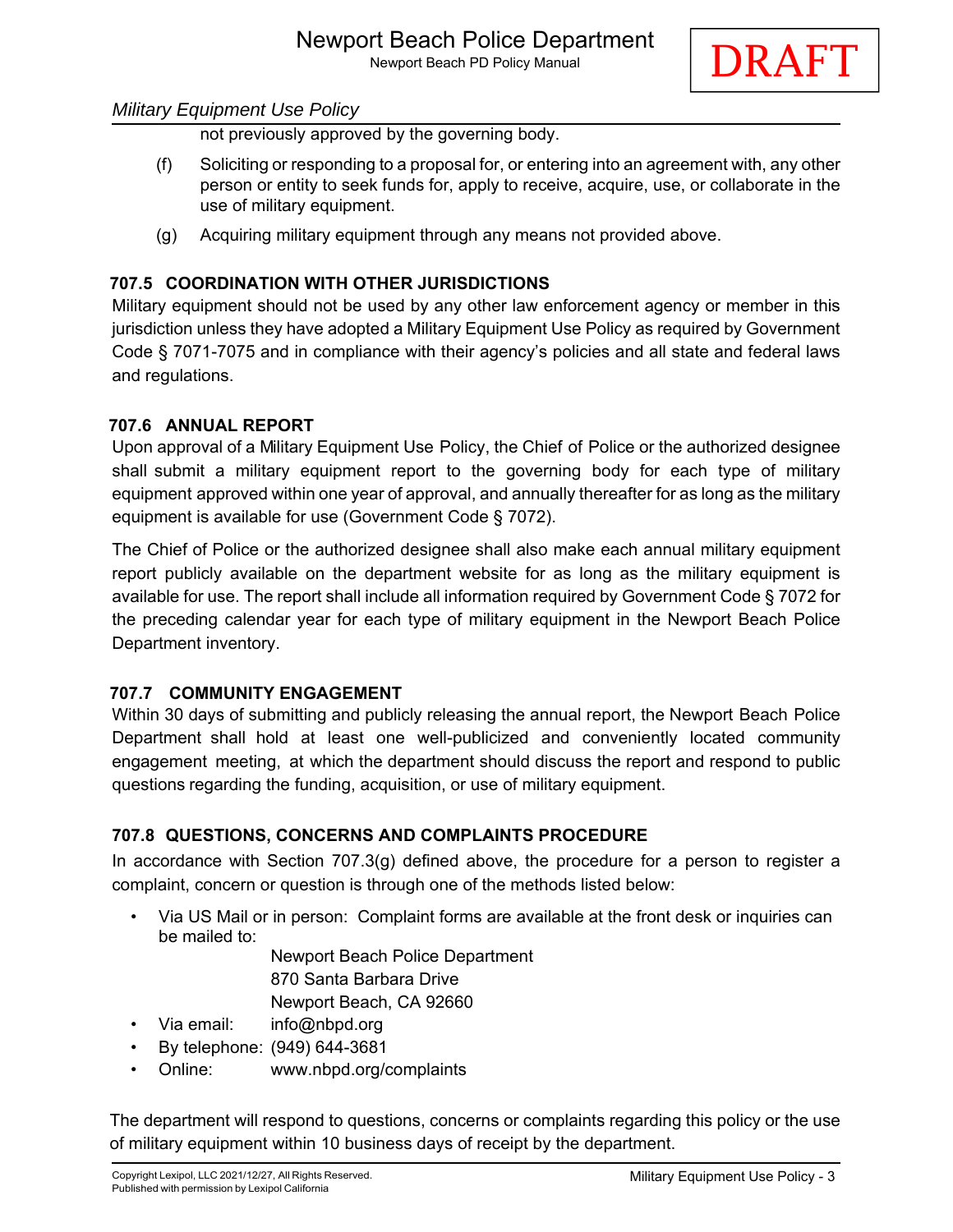

# *Military Equipment Use Policy*

#### **707.9 COMPLIANCE**

The Professional Standards Unit shall ensure that all department members comply with this policy and is responsible for investigating violations of this policy and investigating complaints regarding the use of military equipment.

#### **707.10 MAINTENANCE OF OPERATIONAL INVENTORY LEVELS**

The Newport Beach Police Department is authorized to procure and maintain an appropriate inventory of the approved military equipment specified in this policy, including associated ammunition and munitions, necessary to ensure operational capabilities of the department.

#### **707.11 MILITARY EQUIPMENT INVENTORY**

The inventory attached as Appendix A constitutes a list of qualifying equipment and associated ammunition and munitions for the Newport Beach Police Department.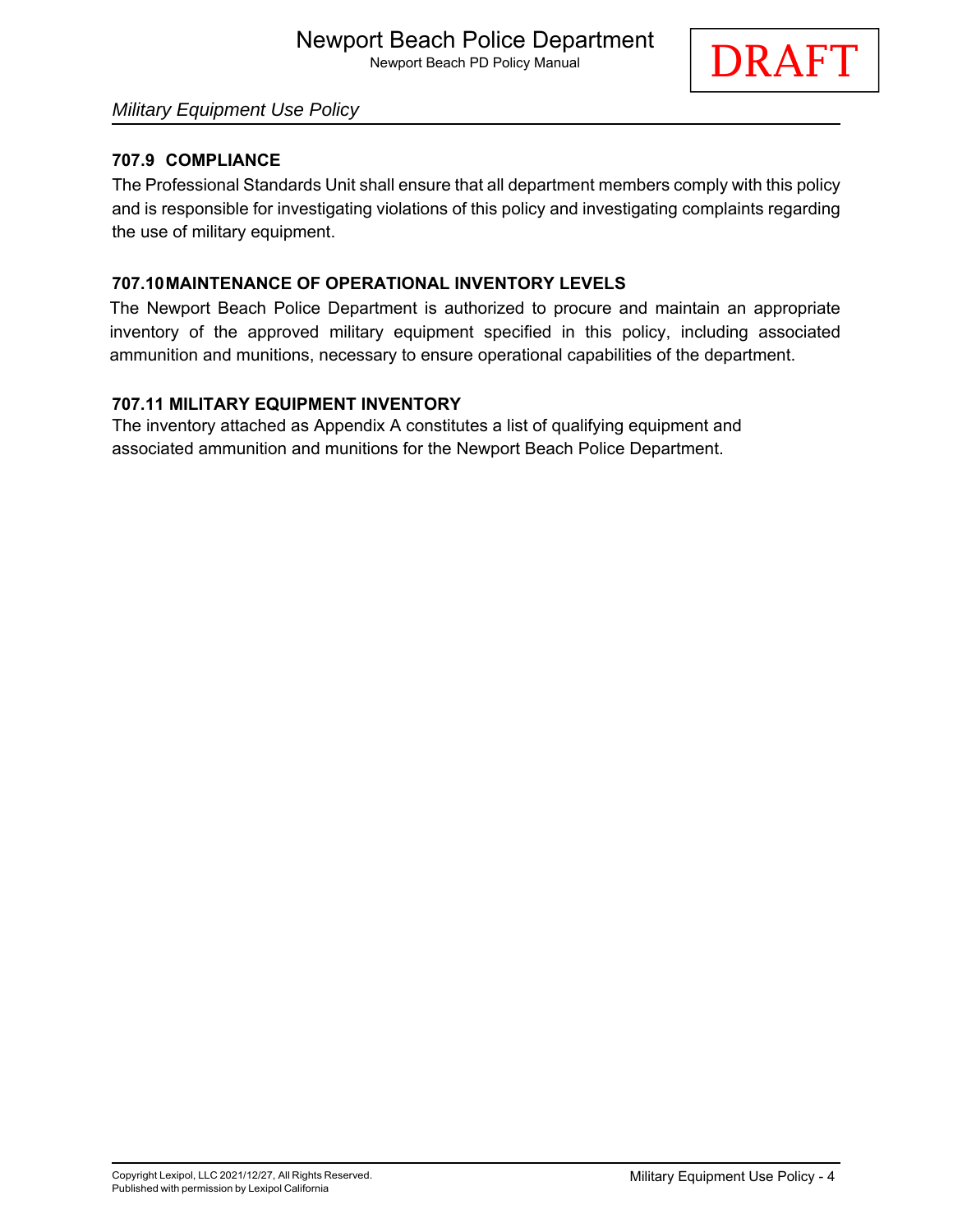| <b>Robot</b>             |                                                                                                                                                                                                                                                                                                                                                                                                                                                                             |
|--------------------------|-----------------------------------------------------------------------------------------------------------------------------------------------------------------------------------------------------------------------------------------------------------------------------------------------------------------------------------------------------------------------------------------------------------------------------------------------------------------------------|
| Category                 | 1                                                                                                                                                                                                                                                                                                                                                                                                                                                                           |
| Description              | <b>Recon Robotics Throwbot XT</b>                                                                                                                                                                                                                                                                                                                                                                                                                                           |
| <b>Initial Cost</b>      | \$15,251 each                                                                                                                                                                                                                                                                                                                                                                                                                                                               |
| <b>Year Acquired</b>     | 2013                                                                                                                                                                                                                                                                                                                                                                                                                                                                        |
| <b>Current Quantity</b>  | 2                                                                                                                                                                                                                                                                                                                                                                                                                                                                           |
| Description/Capabilities | This robot is a battery powered, remote operated device equipped<br>with one camera and audio capability. The device is intended for<br>use during high-risk incidents. Use is limited to members of the<br>department's Crisis Response Unit (CRU) or with authorization of<br>the on-duty Watch Commander. Incidents that may qualify for its<br>use include, but are not limited to, a high-risk warrant service,<br>barricaded subject, and hostage negotiation/rescue. |
| Purpose                  | To be used to remotely gain visual/audio data.                                                                                                                                                                                                                                                                                                                                                                                                                              |
| <b>Authorized Use</b>    | Use is established by the Incident Commander or on-duty Watch<br>Commander. All other applicable NBPD policies remain in effect, to<br>include, but not limited to, NBPD Policy 321 - Search and Seizure,<br>and NBPD Policy 408 - Crisis Response Unit.                                                                                                                                                                                                                    |
| <b>Expected Lifespan</b> | 10 years                                                                                                                                                                                                                                                                                                                                                                                                                                                                    |
| <b>Fiscal Impact</b>     | No known annual maintenance cost.                                                                                                                                                                                                                                                                                                                                                                                                                                           |

| <b>Unmanned Aerial Vehicle</b> |                                                                                                                                                                                                                                                                                                                                                                                                                                                                           |
|--------------------------------|---------------------------------------------------------------------------------------------------------------------------------------------------------------------------------------------------------------------------------------------------------------------------------------------------------------------------------------------------------------------------------------------------------------------------------------------------------------------------|
| Category                       |                                                                                                                                                                                                                                                                                                                                                                                                                                                                           |
| Description                    | DJI Phantom 3 Professional unmanned aerial vehicle (UAV)                                                                                                                                                                                                                                                                                                                                                                                                                  |
| <b>Initial Cost</b>            | \$1,449                                                                                                                                                                                                                                                                                                                                                                                                                                                                   |
| <b>Year Acquired</b>           | 2016                                                                                                                                                                                                                                                                                                                                                                                                                                                                      |
| <b>Current Quantity</b>        |                                                                                                                                                                                                                                                                                                                                                                                                                                                                           |
| Description/Capabilities       | The Phantom 3 is a consumer-grade UAV that is battery powered<br>and remote operated. The UAV controller uses an integrated smart<br>device that allows the operator to control UAV and view live feed<br>from the UAV-mounted 4K DGI camera. Flight time of<br>approximately 20-25 minutes per battery, depending on weather<br>and flight conditions. Full specifications are available on the<br>manufacturer's product website: https://www.dji.com/phantom-3-<br>pro |
| Purpose                        | The UAV was purchased to evaluate a potential UAV program at<br>the NBPD. The department has not implemented a program and<br>does not deploy the UAV during critical incidents.                                                                                                                                                                                                                                                                                          |
| <b>Authorized Use</b>          | The UAV is only authorized to be used for testing purposes.                                                                                                                                                                                                                                                                                                                                                                                                               |
| <b>Expected Lifespan</b>       | 10 years                                                                                                                                                                                                                                                                                                                                                                                                                                                                  |
| <b>Fiscal Impact</b>           | No known annual maintenance cost.                                                                                                                                                                                                                                                                                                                                                                                                                                         |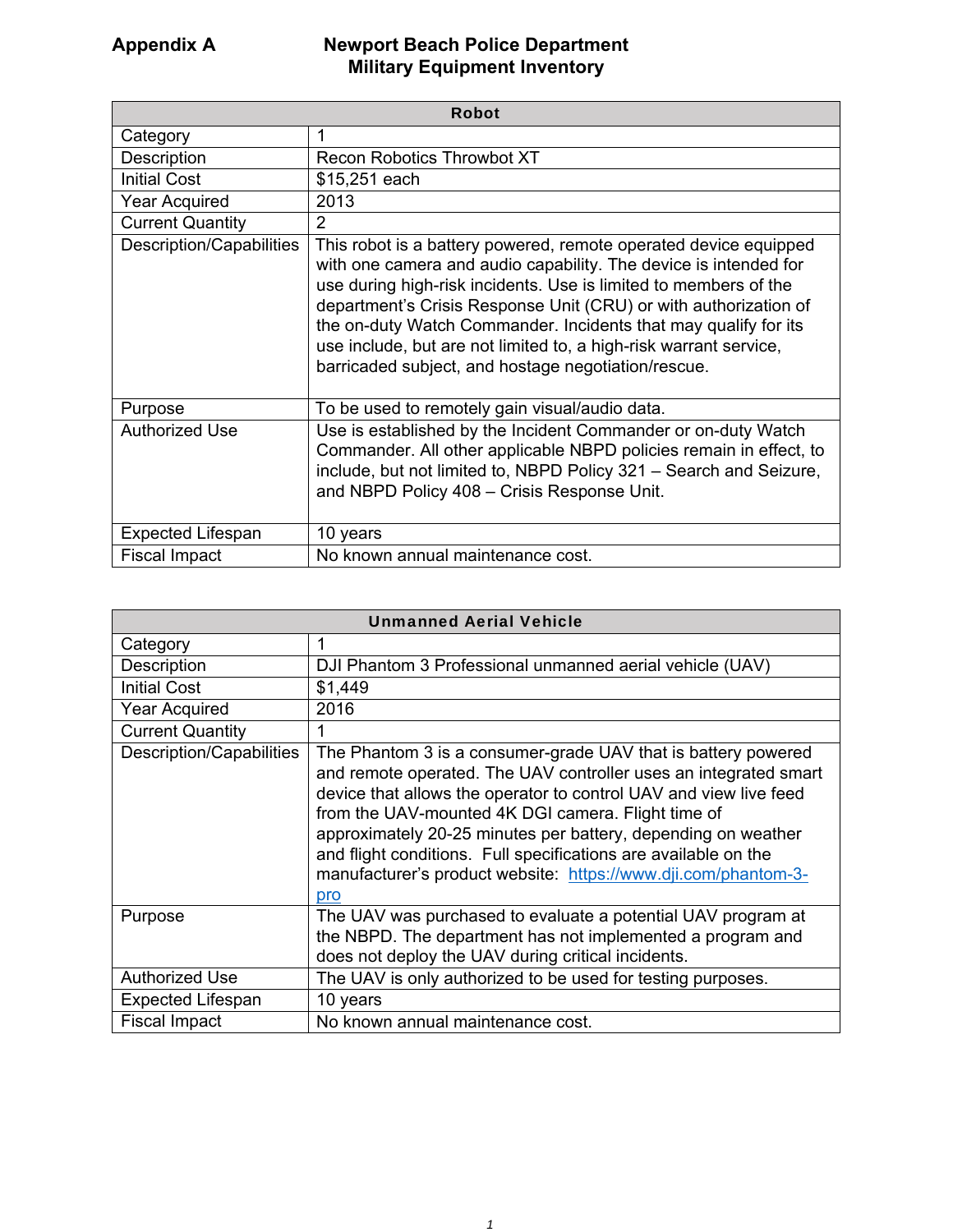| Armored Personnel Carrier, Vehicle with Entry Apparatus Attached |                                                                                                                                                                                                                                                                                                                                                                                                                                                                                                                                                                                                                                                                                                                                                                                                                                                                                                                                                                                                                                                                                                                                                                                                                                             |  |
|------------------------------------------------------------------|---------------------------------------------------------------------------------------------------------------------------------------------------------------------------------------------------------------------------------------------------------------------------------------------------------------------------------------------------------------------------------------------------------------------------------------------------------------------------------------------------------------------------------------------------------------------------------------------------------------------------------------------------------------------------------------------------------------------------------------------------------------------------------------------------------------------------------------------------------------------------------------------------------------------------------------------------------------------------------------------------------------------------------------------------------------------------------------------------------------------------------------------------------------------------------------------------------------------------------------------|--|
| Category                                                         | 2 & 3                                                                                                                                                                                                                                                                                                                                                                                                                                                                                                                                                                                                                                                                                                                                                                                                                                                                                                                                                                                                                                                                                                                                                                                                                                       |  |
| Description                                                      | 2014 Lenco BearCat G2 Armored Rescue Vehicle (ARV)                                                                                                                                                                                                                                                                                                                                                                                                                                                                                                                                                                                                                                                                                                                                                                                                                                                                                                                                                                                                                                                                                                                                                                                          |  |
| <b>Initial Cost</b>                                              | \$233,872                                                                                                                                                                                                                                                                                                                                                                                                                                                                                                                                                                                                                                                                                                                                                                                                                                                                                                                                                                                                                                                                                                                                                                                                                                   |  |
| <b>Year Acquired</b>                                             | 2014                                                                                                                                                                                                                                                                                                                                                                                                                                                                                                                                                                                                                                                                                                                                                                                                                                                                                                                                                                                                                                                                                                                                                                                                                                        |  |
| <b>Current Quantity</b>                                          | 1                                                                                                                                                                                                                                                                                                                                                                                                                                                                                                                                                                                                                                                                                                                                                                                                                                                                                                                                                                                                                                                                                                                                                                                                                                           |  |
| Description/Capabilities                                         | The Lenco BearCat G2 is the standard tactical armored vehicle for<br>special operations units within the US Law Enforcement community.<br>Since the early 2000s, agencies such as LAPD, LASD SEB, NYPD<br>ESU, Boston PD and hundreds of Federal, State and Local Law<br>Enforcement agencies have made the BearCat G2 part of their<br>standard operating procedure. The G2 has excellent on-road driving<br>characteristics and maneuverability in tight urban settings. The<br>large floor plan seats $10 - 12$ fully equipped officers with a long list<br>of tactical features only found on the Lenco BearCat line of armored<br><b>SWAT vehicles for Police and Government.</b><br>The ARV is designed to provide ballistic protection during tactical<br>events (designed to withstand multiple bullet strikes from small<br>arms fire as well as low-level explosions). Equipped with<br>emergency lights/siren and a public address system. Common uses<br>for the ARV include citizen and officer rescues, evacuations, and<br>the deployment of officers. The ARV is a mutual-aid asset that has<br>been requested and deployed to allied agencies in Orange County,<br>including Irvine, Laguna Beach, Costa Mesa, and Tustin. |  |
| Purpose                                                          | To be used in response to critical incidents to enhance officer and<br>community safety, improve scene containment and stabilization,<br>and assist in resolving critical incidents.                                                                                                                                                                                                                                                                                                                                                                                                                                                                                                                                                                                                                                                                                                                                                                                                                                                                                                                                                                                                                                                        |  |
| <b>Authorized Use</b>                                            | The use of armored vehicles shall only be authorized by a watch<br>commander or SWAT commander, based on the specific<br>circumstances of a given critical incident. Armored vehicles shall be<br>used only by officers trained in their deployment and in a manner<br>consistent with Department policy and training. The driver of the<br>vehicle shall have a valid California driver license. All other<br>applicable NBPD policies remain in effect, to include, but not limited<br>to, NBPD Policy 706 - Vehicle Use, and NBPD Policy 408 - Crisis<br>Response Unit.                                                                                                                                                                                                                                                                                                                                                                                                                                                                                                                                                                                                                                                                  |  |
| <b>Expected Lifespan</b>                                         | 15 years                                                                                                                                                                                                                                                                                                                                                                                                                                                                                                                                                                                                                                                                                                                                                                                                                                                                                                                                                                                                                                                                                                                                                                                                                                    |  |
| <b>Fiscal Impact</b>                                             | Annual maintenance cost of approximately \$2,500                                                                                                                                                                                                                                                                                                                                                                                                                                                                                                                                                                                                                                                                                                                                                                                                                                                                                                                                                                                                                                                                                                                                                                                            |  |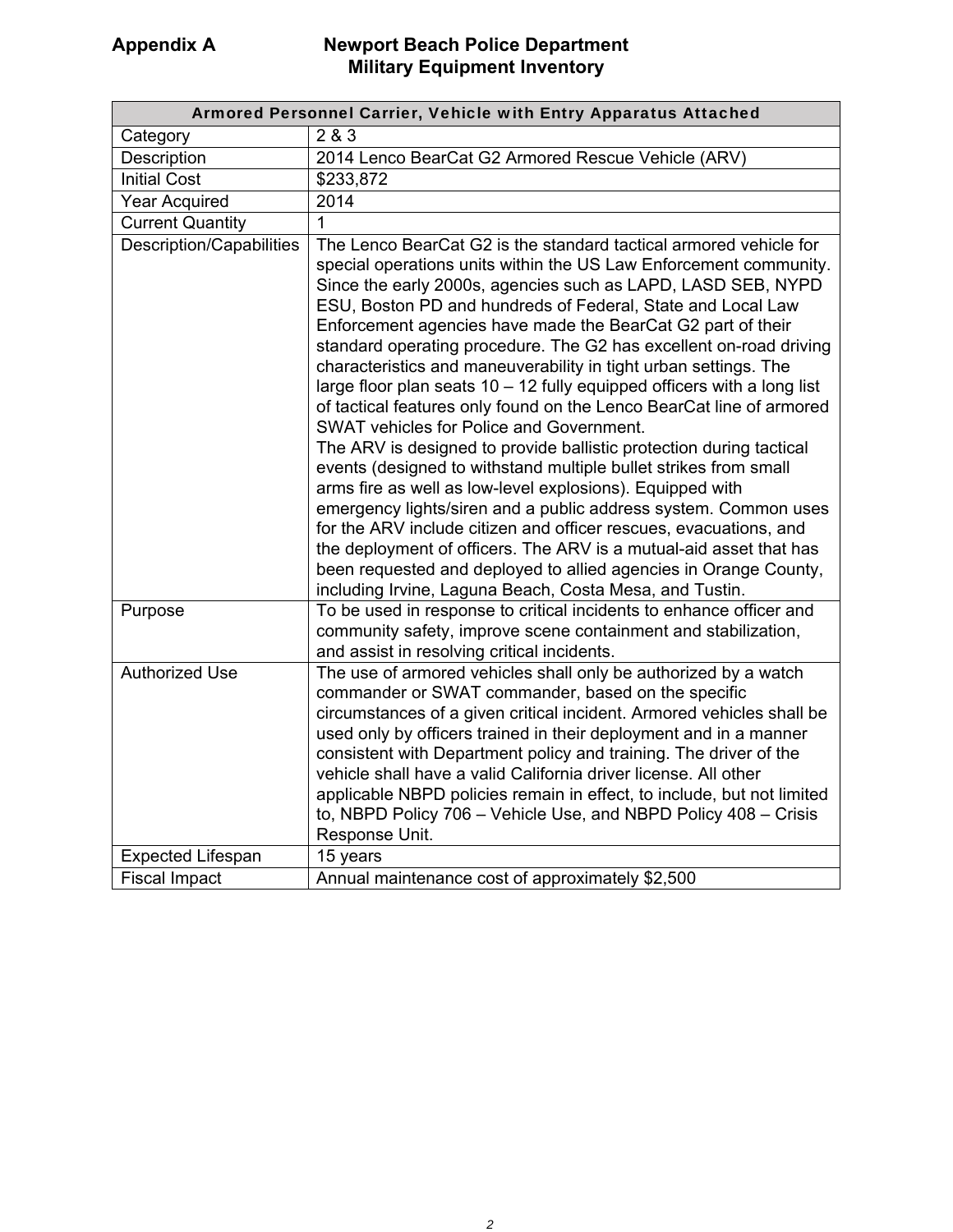| <b>Command and Control Vehicles</b> |                                                                                                                                                                                                                                                                                                                                                                                                                                                                                                                                                                                                                                                                                                                                    |
|-------------------------------------|------------------------------------------------------------------------------------------------------------------------------------------------------------------------------------------------------------------------------------------------------------------------------------------------------------------------------------------------------------------------------------------------------------------------------------------------------------------------------------------------------------------------------------------------------------------------------------------------------------------------------------------------------------------------------------------------------------------------------------|
| Category                            | 5                                                                                                                                                                                                                                                                                                                                                                                                                                                                                                                                                                                                                                                                                                                                  |
| Description                         | 2016 Freightliner 3500 Sprinter van, custom upfit by Farber                                                                                                                                                                                                                                                                                                                                                                                                                                                                                                                                                                                                                                                                        |
| <b>Initial Cost</b>                 | \$159,090                                                                                                                                                                                                                                                                                                                                                                                                                                                                                                                                                                                                                                                                                                                          |
| <b>Year Acquired</b>                | 2016                                                                                                                                                                                                                                                                                                                                                                                                                                                                                                                                                                                                                                                                                                                               |
| <b>Current Quantity</b>             | 1                                                                                                                                                                                                                                                                                                                                                                                                                                                                                                                                                                                                                                                                                                                                  |
| <b>Description/Capabilities</b>     | The command post (CP) vehicle is a two-axle panel van with front<br>doors, a sliding passenger side door, and rear doors. It is capable<br>of being used as a mobile operations and dispatch center, as an<br>auxiliary command vehicle during major incidents/events and as a<br>negotiation/communication center by the Crisis Negotiations<br>Team. The vehicle is painted white with no police graphics affixed<br>to the exterior. The equipment housed in the vehicle includes, a<br>negotiations control console and accessories, communications<br>throw phone and cables, miscellaneous office supplies, tabletops,<br>chairs, and storage space. The vehicle is also capable of<br>transporting personnel and equipment. |
| Purpose                             | To be utilized for critical incident callouts and major events.                                                                                                                                                                                                                                                                                                                                                                                                                                                                                                                                                                                                                                                                    |
| <b>Authorized Use</b>               | The CP can used by employees who have been properly trained in<br>the safe handling of the vehicle. The driver of the vehicle shall have<br>a valid California driver license. All other applicable NBPD policies<br>remain in effect, to include, but not limited to, NBPD Policy 706 -<br>Vehicle Use, and NBPD Policy 408 - Crisis Response Unit.                                                                                                                                                                                                                                                                                                                                                                               |
| <b>Expected Lifespan</b>            | 10 years                                                                                                                                                                                                                                                                                                                                                                                                                                                                                                                                                                                                                                                                                                                           |
| <b>Fiscal Impact</b>                | Annual maintenance cost of approximately \$1,000                                                                                                                                                                                                                                                                                                                                                                                                                                                                                                                                                                                                                                                                                   |

| <b>Command and Control Vehicles</b> |                                                                                                                                                                                                                                                                                                                                                                                           |
|-------------------------------------|-------------------------------------------------------------------------------------------------------------------------------------------------------------------------------------------------------------------------------------------------------------------------------------------------------------------------------------------------------------------------------------------|
| Category                            | 5                                                                                                                                                                                                                                                                                                                                                                                         |
| Description                         | 2003 Freightliner customized SWAT Van                                                                                                                                                                                                                                                                                                                                                     |
| <b>Initial Cost</b>                 | \$158,270                                                                                                                                                                                                                                                                                                                                                                                 |
| <b>Year Acquired</b>                | 2004                                                                                                                                                                                                                                                                                                                                                                                      |
| <b>Current Quantity</b>             | 1                                                                                                                                                                                                                                                                                                                                                                                         |
| Description/Capabilities            | The SWAT Van is a custom-built Freightliner van used as a<br>command vehicle and for equipment storage and transportation. It<br>is equipped with a desk and radio for dispatch and storage<br>compartments for the different pieces of equipment used by SWAT<br>(weapons, ammunition, 40mm launchers and projectiles, manual<br>breaching tools, robot, ballistic vests, etc.).         |
| Purpose                             | To be used based on the specific circumstances of a given critical<br>incident, large event, natural disaster or community event that is<br>taking place.                                                                                                                                                                                                                                 |
| <b>Authorized Use</b>               | The SWAT Van shall be used by officers trained in their deployment<br>and in a manner consistent with Department policy and training.<br>The driver of the vehicle shall have a valid California driver license.<br>All other applicable NBPD policies remain in effect, to include, but<br>not limited to, NBPD Policy 706 - Vehicle Use, and NBPD Policy<br>408 - Crisis Response Unit. |
| <b>Expected Lifespan</b>            | 12 years                                                                                                                                                                                                                                                                                                                                                                                  |
| <b>Fiscal Impact</b>                | Annual maintenance cost of approximately \$2,500                                                                                                                                                                                                                                                                                                                                          |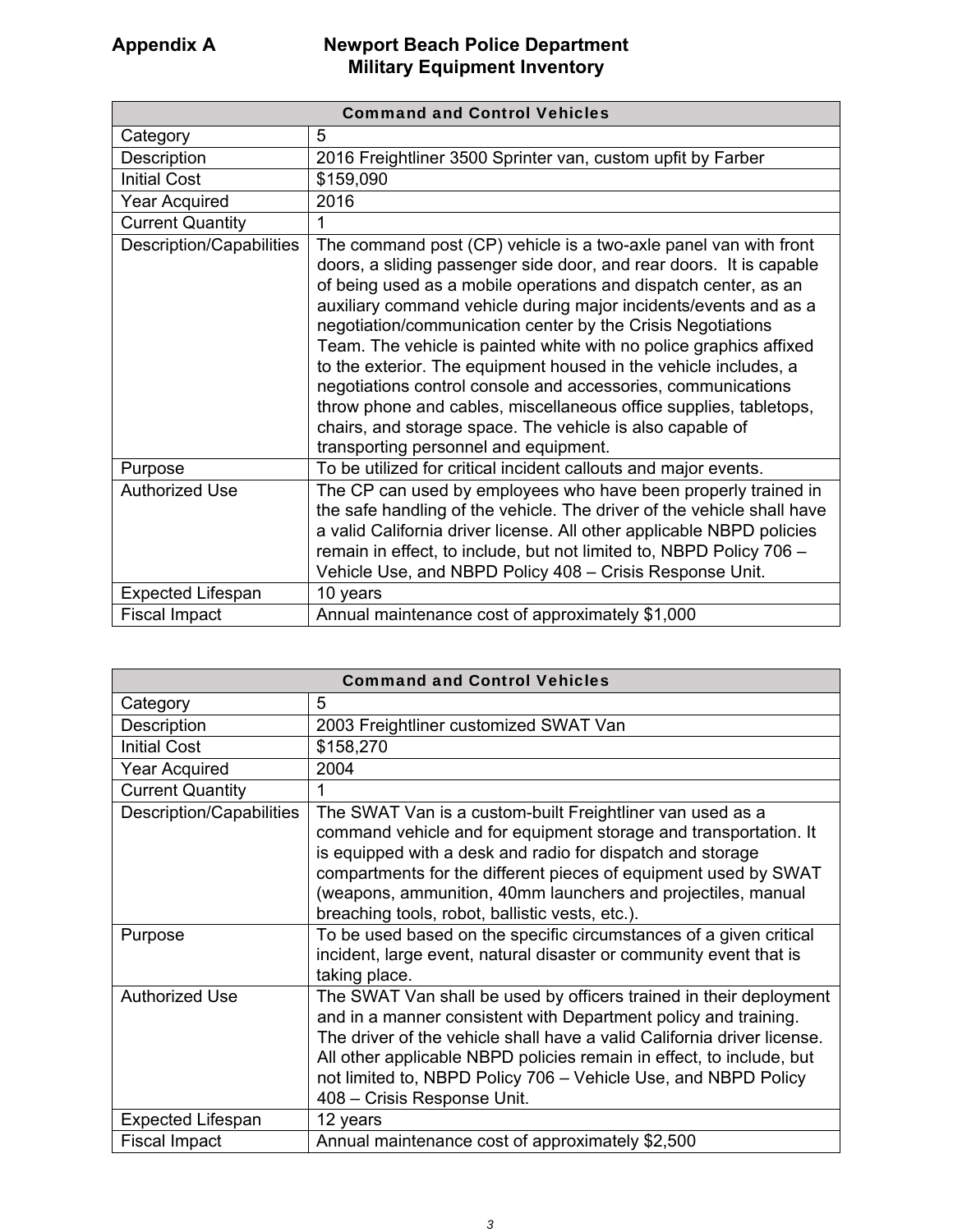| <b>Breaching Apparatus</b> |                                                                                                                                                                                                                                                                                                                                                                                                                   |
|----------------------------|-------------------------------------------------------------------------------------------------------------------------------------------------------------------------------------------------------------------------------------------------------------------------------------------------------------------------------------------------------------------------------------------------------------------|
| Category                   | 7                                                                                                                                                                                                                                                                                                                                                                                                                 |
| Description                | Remington 870 Breaching Shotgun.                                                                                                                                                                                                                                                                                                                                                                                  |
| <b>Initial Cost</b>        | Approximately \$500 each                                                                                                                                                                                                                                                                                                                                                                                          |
| <b>Year Acquired</b>       | Approximately 2005                                                                                                                                                                                                                                                                                                                                                                                                |
| <b>Current Quantity</b>    | 2                                                                                                                                                                                                                                                                                                                                                                                                                 |
| Description/Capabilities   | This specialized shotgun allows officers to safely utilize shotgun<br>breaching rounds in order to destroy deadbolts, locks, and hinges.<br>The stand-off device that is attached to the end of the barrel allows<br>for positive placement of the shotgun into the correct position and<br>vents gases to prevent overpressure.                                                                                  |
| Purpose                    | To safely gain entry into a structure.                                                                                                                                                                                                                                                                                                                                                                            |
| <b>Authorized Use</b>      | Shotgun breaching may only occur after authorization by the<br>Incident Commander or SWAT Commander in the field, or during<br>training exercises. Only officers trained in shotgun breaching are<br>allowed to utilize this device. All other applicable NBPD policies<br>remain in effect, to include, but not limited to, NBPD Policy 321 -<br>Search and Seizure, and NBPD Policy 408 - Crisis Response Unit. |
| <b>Expected Lifespan</b>   | 25 years                                                                                                                                                                                                                                                                                                                                                                                                          |
| <b>Fiscal Impact</b>       | No annual cost                                                                                                                                                                                                                                                                                                                                                                                                    |

| <b>Breaching Apparatus Ammunition</b> |                                                                                                                                                                                                                                                                                                                                                                                                                                                                                                                                                                                                                                                                                                                                        |
|---------------------------------------|----------------------------------------------------------------------------------------------------------------------------------------------------------------------------------------------------------------------------------------------------------------------------------------------------------------------------------------------------------------------------------------------------------------------------------------------------------------------------------------------------------------------------------------------------------------------------------------------------------------------------------------------------------------------------------------------------------------------------------------|
| Category                              | 7                                                                                                                                                                                                                                                                                                                                                                                                                                                                                                                                                                                                                                                                                                                                      |
| Description                           | Royal Arms TESCR #3, green cap 365 grain tactical shotgun round                                                                                                                                                                                                                                                                                                                                                                                                                                                                                                                                                                                                                                                                        |
| <b>Initial Cost</b>                   | \$5.00 per round                                                                                                                                                                                                                                                                                                                                                                                                                                                                                                                                                                                                                                                                                                                       |
| <b>Year Acquired</b>                  | Continuously, beginning 17+ years ago                                                                                                                                                                                                                                                                                                                                                                                                                                                                                                                                                                                                                                                                                                  |
| <b>Current Quantity</b>               | 40                                                                                                                                                                                                                                                                                                                                                                                                                                                                                                                                                                                                                                                                                                                                     |
| Description/Capabilities              | Shotgun breaching rounds are specialty shotgun shells utilized for<br>door breaching. The breaching rounds contain compressed copper<br>powder and are fired through a specialized breaching shotgun<br>barrel. The copper powder is designed to strike and destroy the lock<br>throw inside of the door, allowing entry into the room or structure.<br>The powder is designed to dissipate after striking the lock throw in<br>order to minimize entry into the target space for the safety of<br>occupants and operators. Royal Arms TESCR #3 rounds are good<br>until expended if stored properly. Shotgun breaching rounds are<br>used to gain rapid access to a room or structure when an emergent<br>law enforcement need exists |
| Purpose                               | Ammunition for Breaching Shotgun.                                                                                                                                                                                                                                                                                                                                                                                                                                                                                                                                                                                                                                                                                                      |
| <b>Authorized Use</b>                 | Shotgun breaching may only occur after authorization by the<br>Incident Commander or SWAT Commander in the field, or during<br>training exercises. All other applicable NBPD policies remain in<br>effect, to include, but not limited to, NBPD Policy 321 - Search and<br>Seizure, and NBPD Policy 408 - Crisis Response Unit.                                                                                                                                                                                                                                                                                                                                                                                                        |
| <b>Expected Lifespan</b>              | Until expended                                                                                                                                                                                                                                                                                                                                                                                                                                                                                                                                                                                                                                                                                                                         |
| <b>Fiscal Impact</b>                  | \$4 per round. Annual cost between \$0 and \$200                                                                                                                                                                                                                                                                                                                                                                                                                                                                                                                                                                                                                                                                                       |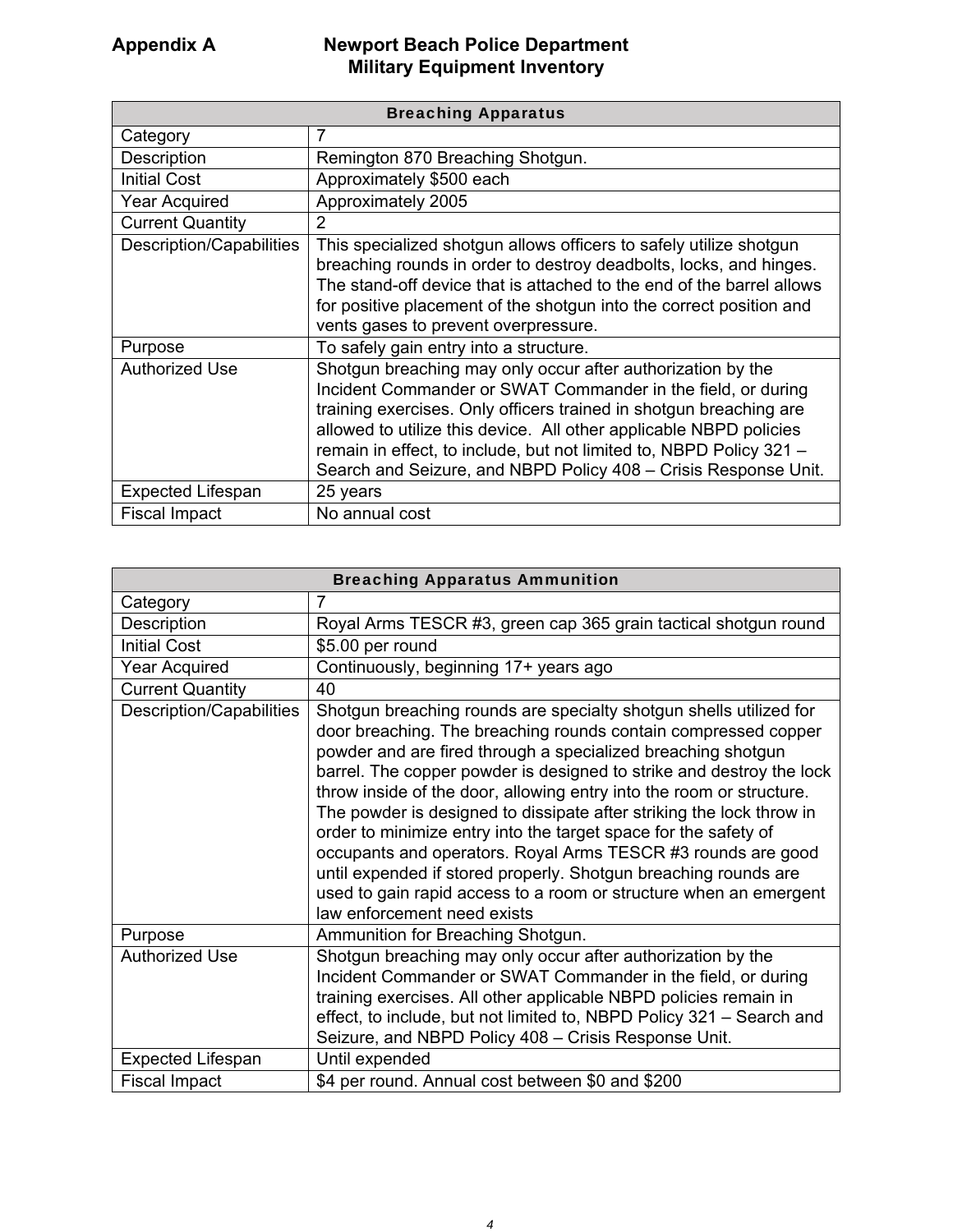| <b>Specialized Firearms</b> |                                                                                                                                                                                                                                                                                                               |
|-----------------------------|---------------------------------------------------------------------------------------------------------------------------------------------------------------------------------------------------------------------------------------------------------------------------------------------------------------|
| Category                    | 10                                                                                                                                                                                                                                                                                                            |
| Description                 | Heckler & Koch MP5 9mm submachine gun                                                                                                                                                                                                                                                                         |
| <b>Initial Cost</b>         | Unknown (purchased over 30 years ago)                                                                                                                                                                                                                                                                         |
| <b>Year Acquired</b>        | 1992 (estimated)                                                                                                                                                                                                                                                                                              |
| <b>Current Quantity</b>     | 8                                                                                                                                                                                                                                                                                                             |
| Description/Capabilities    | The MP5 is a lightweight, air-cooled, selective fire, delayed<br>blowback weapon with a roller-delayed bolt that fires a 9mm round.<br>The firearm is highly portable and is capable of accurately stopping<br>an armed subject at various distances.                                                         |
| Purpose                     | To be used as a hand held weapon to address a threat with more<br>precision and/or greater distances than a handgun, if present and<br>feasible.                                                                                                                                                              |
| <b>Authorized Use</b>       | Only members that are POST certified are authorized to use a<br>submachine gun. All other applicable NBPD policies remain in<br>effect, to include, but not limited to, NBPD Policy 300 - Use of<br>Force, NBPD Policy 311 - Firearms Training and Qualifications,<br>NBPD Policy 408 - Crisis Response Unit. |
| <b>Expected Lifespan</b>    | 40 years                                                                                                                                                                                                                                                                                                      |
| <b>Fiscal Impact</b>        | No annual cost                                                                                                                                                                                                                                                                                                |

| <b>Specialized Firearms</b> |                                                                                                                                                                                                                                                                                                                                                                                                                                                                                                                                                                    |
|-----------------------------|--------------------------------------------------------------------------------------------------------------------------------------------------------------------------------------------------------------------------------------------------------------------------------------------------------------------------------------------------------------------------------------------------------------------------------------------------------------------------------------------------------------------------------------------------------------------|
| Category                    | 10                                                                                                                                                                                                                                                                                                                                                                                                                                                                                                                                                                 |
| Description                 | Colt M4 .223 caliber carbine rifle                                                                                                                                                                                                                                                                                                                                                                                                                                                                                                                                 |
| <b>Initial Cost</b>         | \$950                                                                                                                                                                                                                                                                                                                                                                                                                                                                                                                                                              |
| Year(s) Acquired            | 2002-2017                                                                                                                                                                                                                                                                                                                                                                                                                                                                                                                                                          |
| <b>Current Quantity</b>     | 5                                                                                                                                                                                                                                                                                                                                                                                                                                                                                                                                                                  |
| Description/Capabilities    | The carbine rifle is a firearm, capable of accurately stopping an<br>armed subject at various distances. It is a lightweight, air-cooled,<br>gas operated, magazine fed, shoulder fired weapon, designed for<br>semi-automatic and selective fire. The Colt M4 rifle can be used<br>indefinitely and will need to be serviced or replaced when the rifle<br>fails or breaks. The .223/5.56 cartridge is used as a lethal option<br>designed to stop a violent encounter. The projectile is capable of<br>penetrating soft body armor being worn by armed subjects. |
| Purpose                     | To be used as hand held weapon to address a threat with more<br>precision and/or greater distances than a handgun, if present and<br>feasible.                                                                                                                                                                                                                                                                                                                                                                                                                     |
| <b>Authorized Use</b>       | Only members that are POST certified are authorized to use a<br>carbine rifle. All other applicable NBPD policies remain in effect, to<br>include, but not limited to, NBPD Policy 300 - Use of Force, NBPD<br>Policy 311 – Firearms Training and Qualifications, NBPD Policy 408<br>- Crisis Response Unit.                                                                                                                                                                                                                                                       |
| <b>Expected Lifespan</b>    | 25 years                                                                                                                                                                                                                                                                                                                                                                                                                                                                                                                                                           |
| <b>Fiscal Impact</b>        | No annual cost                                                                                                                                                                                                                                                                                                                                                                                                                                                                                                                                                     |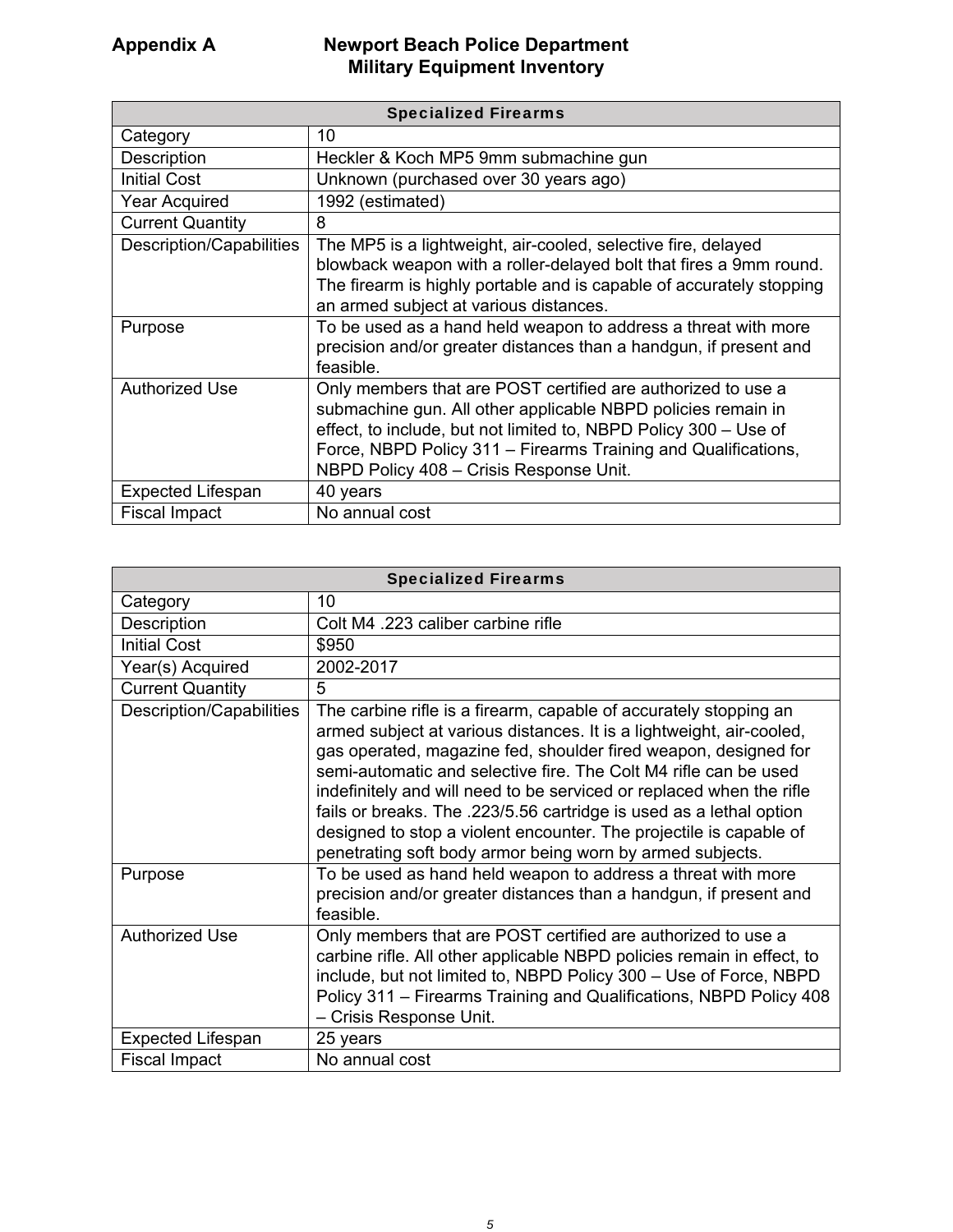| <b>Specialized Firearms</b> |                                                                                                                                                                                                                                                                                                                                                                                                                                                                                                                                                                           |
|-----------------------------|---------------------------------------------------------------------------------------------------------------------------------------------------------------------------------------------------------------------------------------------------------------------------------------------------------------------------------------------------------------------------------------------------------------------------------------------------------------------------------------------------------------------------------------------------------------------------|
| Category                    | 10                                                                                                                                                                                                                                                                                                                                                                                                                                                                                                                                                                        |
| Description                 | Bushmaster M4 .223 caliber carbine rifle                                                                                                                                                                                                                                                                                                                                                                                                                                                                                                                                  |
| <b>Initial Cost</b>         | \$825                                                                                                                                                                                                                                                                                                                                                                                                                                                                                                                                                                     |
| Year(s) Acquired            | 2007-2012                                                                                                                                                                                                                                                                                                                                                                                                                                                                                                                                                                 |
| <b>Current Quantity</b>     | 17                                                                                                                                                                                                                                                                                                                                                                                                                                                                                                                                                                        |
| Description/Capabilities    | The carbine rifle is a firearm, capable of accurately stopping an<br>armed subject at various distances. It is a lightweight, air-cooled,<br>gas operated, magazine fed, shoulder fired weapon, designed for<br>semi-automatic & selective fire. The Bushmaster M4 rifle can be<br>used indefinitely and will need to be serviced or replaced when the<br>rifle fails or breaks. The .223/5.56 cartridge is used as a lethal<br>option designed to stop a violent encounter. The projectile is<br>capable of penetrating soft body armor being worn by armed<br>subjects. |
| Purpose                     | To be used as hand held weapon to address a threat with more<br>precision and/or greater distances than a handgun, if present and<br>feasible.                                                                                                                                                                                                                                                                                                                                                                                                                            |
| <b>Authorized Use</b>       | Only members that are POST certified are authorized to use a<br>carbine rifle. All other applicable NBPD policies remain in effect, to<br>include, but not limited to, NBPD Policy 300 - Use of Force, NBPD<br>Policy 311 - Firearms Training and Qualifications, NBPD Policy 408<br>- Crisis Response Unit.                                                                                                                                                                                                                                                              |
| <b>Expected Lifespan</b>    | 25 years                                                                                                                                                                                                                                                                                                                                                                                                                                                                                                                                                                  |
| <b>Fiscal Impact</b>        | No annual cost                                                                                                                                                                                                                                                                                                                                                                                                                                                                                                                                                            |

| <b>Specialized Firearms</b> |                                                                                                                                                                                                                                                                                                                                                                                                                                       |
|-----------------------------|---------------------------------------------------------------------------------------------------------------------------------------------------------------------------------------------------------------------------------------------------------------------------------------------------------------------------------------------------------------------------------------------------------------------------------------|
| Category                    | 10                                                                                                                                                                                                                                                                                                                                                                                                                                    |
| Description                 | Accuracy International .308 Winchester caliber precision rifle                                                                                                                                                                                                                                                                                                                                                                        |
| <b>Initial Cost</b>         | \$5,945 to 6,445                                                                                                                                                                                                                                                                                                                                                                                                                      |
| Years(s) Acquired           | 2014-2020                                                                                                                                                                                                                                                                                                                                                                                                                             |
| <b>Current Quantity</b>     | 3                                                                                                                                                                                                                                                                                                                                                                                                                                     |
| Description/Capabilities    | The Newport Beach Police Department SWAT Team is specifically<br>trained and equipped to resolve potentially dangerous or hazardous<br>incidents. The Sniper element of the SWAT Team deploys with .308<br>caliber precision rifles, which enable the stopping of an armed<br>subject at a safe distance. The precision rifle can be used<br>indefinitely and will need to be serviced or replaced when the rifle<br>fails or breaks. |
| Purpose                     | To be used as precision weapons to address a threat with more<br>precision and/or at greater distances than a handgun, if present and<br>feasible.                                                                                                                                                                                                                                                                                    |
| <b>Authorized Use</b>       | Only members that are POST certified are authorized to use a<br>precision rifle. All other applicable NBPD policies remain in effect, to<br>include, but not limited to, NBPD Policy 300 - Use of Force, NBPD<br>Policy 311 - Firearms Training and Qualifications, NBPD Policy 408<br>- Crisis Response Unit.                                                                                                                        |
| <b>Expected Lifespan</b>    | 10-12 years                                                                                                                                                                                                                                                                                                                                                                                                                           |
| <b>Fiscal Impact</b>        | No annual cost                                                                                                                                                                                                                                                                                                                                                                                                                        |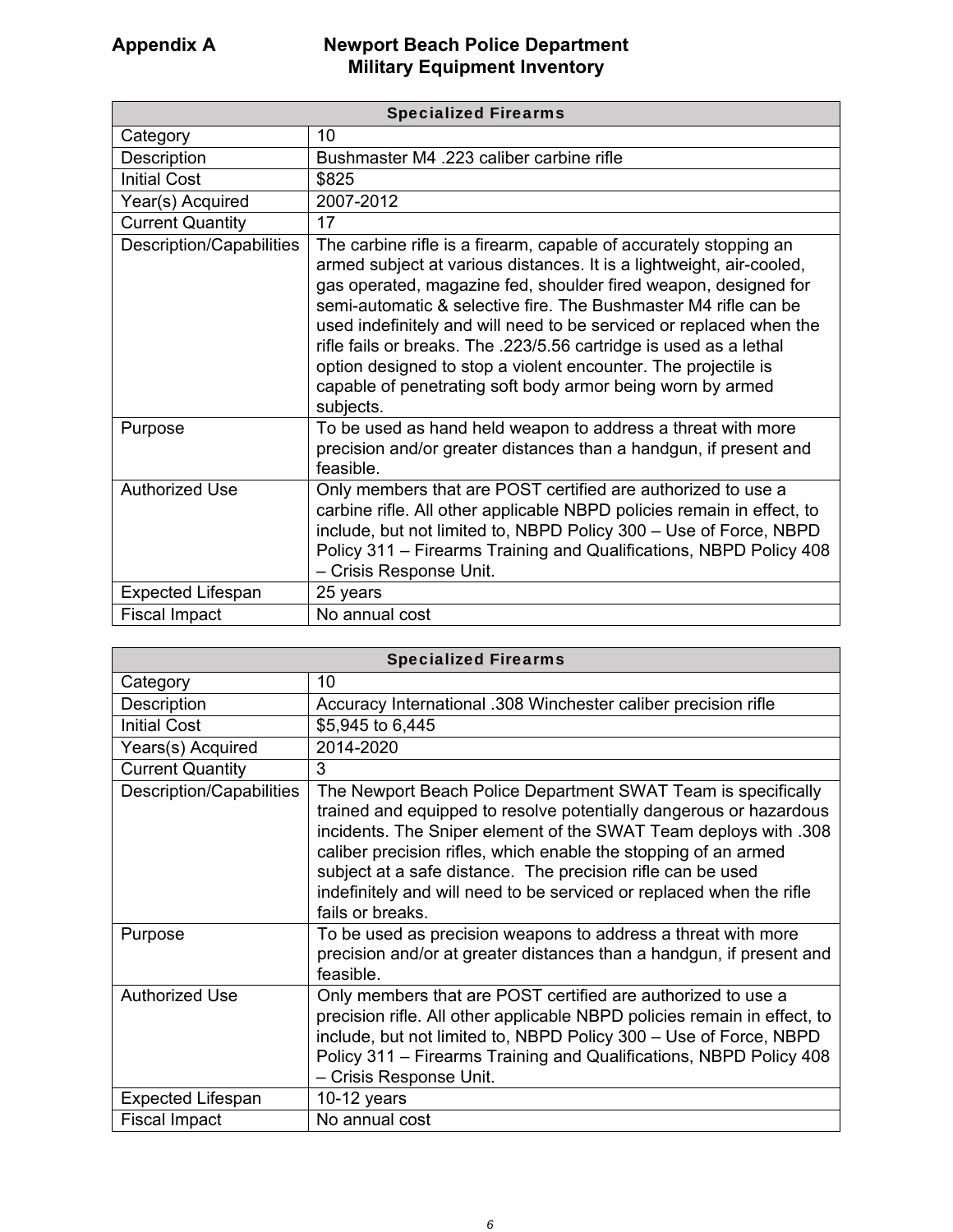| <b>Specialized Firearms</b> |                                                                                                                                                                                                                                                                                                                                                                                                                                       |
|-----------------------------|---------------------------------------------------------------------------------------------------------------------------------------------------------------------------------------------------------------------------------------------------------------------------------------------------------------------------------------------------------------------------------------------------------------------------------------|
| Category                    | 10                                                                                                                                                                                                                                                                                                                                                                                                                                    |
| Description                 | Remington 700 .308 Winchester caliber precision rifle.                                                                                                                                                                                                                                                                                                                                                                                |
| <b>Initial Cost</b>         | \$4,464                                                                                                                                                                                                                                                                                                                                                                                                                               |
| <b>Year Acquired</b>        | 2013                                                                                                                                                                                                                                                                                                                                                                                                                                  |
| <b>Current Quantity</b>     | $\overline{2}$                                                                                                                                                                                                                                                                                                                                                                                                                        |
| Description/Capabilities    | The Newport Beach Police Department SWAT Team is specifically<br>trained and equipped to resolve potentially dangerous or hazardous<br>incidents. The Sniper element of the SWAT Team deploys with .308<br>caliber precision rifles, which enable the stopping of an armed<br>subject at a safe distance. The precision rifle can be used<br>indefinitely and will need to be serviced or replaced when the rifle<br>fails or breaks. |
| Purpose                     | To be used as precision weapons to address a threat with more<br>precision and/or at greater distances than a handgun, if present and<br>feasible.                                                                                                                                                                                                                                                                                    |
| <b>Authorized Use</b>       | Only members that are POST certified are authorized to use a<br>precision rifle. All other applicable NBPD policies remain in effect, to<br>include, but not limited to, NBPD Policy 300 - Use of Force, NBPD<br>Policy 311 – Firearms Training and Qualifications, NBPD Policy 408<br>- Crisis Response Unit.                                                                                                                        |
| <b>Expected Lifespan</b>    | 10-12 years                                                                                                                                                                                                                                                                                                                                                                                                                           |
| <b>Fiscal Impact</b>        | No annual cost                                                                                                                                                                                                                                                                                                                                                                                                                        |

| <b>Specialized Firearms</b> |                                                                                                                                                                                                                                                                                                                                                                                                                                       |
|-----------------------------|---------------------------------------------------------------------------------------------------------------------------------------------------------------------------------------------------------------------------------------------------------------------------------------------------------------------------------------------------------------------------------------------------------------------------------------|
| Category                    | 10                                                                                                                                                                                                                                                                                                                                                                                                                                    |
| Description                 | LWRC REPR .308 Winchester caliber precision rifle                                                                                                                                                                                                                                                                                                                                                                                     |
| <b>Initial Cost</b>         | \$5,943                                                                                                                                                                                                                                                                                                                                                                                                                               |
| <b>Year Acquired</b>        | 2015                                                                                                                                                                                                                                                                                                                                                                                                                                  |
| <b>Current Quantity</b>     | 1                                                                                                                                                                                                                                                                                                                                                                                                                                     |
| Description/Capabilities    | The Newport Beach Police Department SWAT Team is specifically<br>trained and equipped to resolve potentially dangerous or hazardous<br>incidents. The Sniper element of the SWAT Team deploys with .308<br>caliber precision rifles, which enable the stopping of an armed<br>subject at a safe distance. The precision rifle can be used<br>indefinitely and will need to be serviced or replaced when the rifle<br>fails or breaks. |
| Purpose                     | To be used as precision weapons to address a threat with more<br>precision and/or at greater distances than a handgun, if present and<br>feasible.                                                                                                                                                                                                                                                                                    |
| <b>Authorized Use</b>       | Only members that are POST certified are authorized to use a<br>precision rifle. All other applicable NBPD policies remain in effect, to<br>include, but not limited to, NBPD Policy 300 - Use of Force, NBPD<br>Policy 311 – Firearms Training and Qualifications, NBPD Policy 408<br>- Crisis Response Unit.                                                                                                                        |
| <b>Expected Lifespan</b>    | 10-12 years                                                                                                                                                                                                                                                                                                                                                                                                                           |
| <b>Fiscal Impact</b>        | No annual cost                                                                                                                                                                                                                                                                                                                                                                                                                        |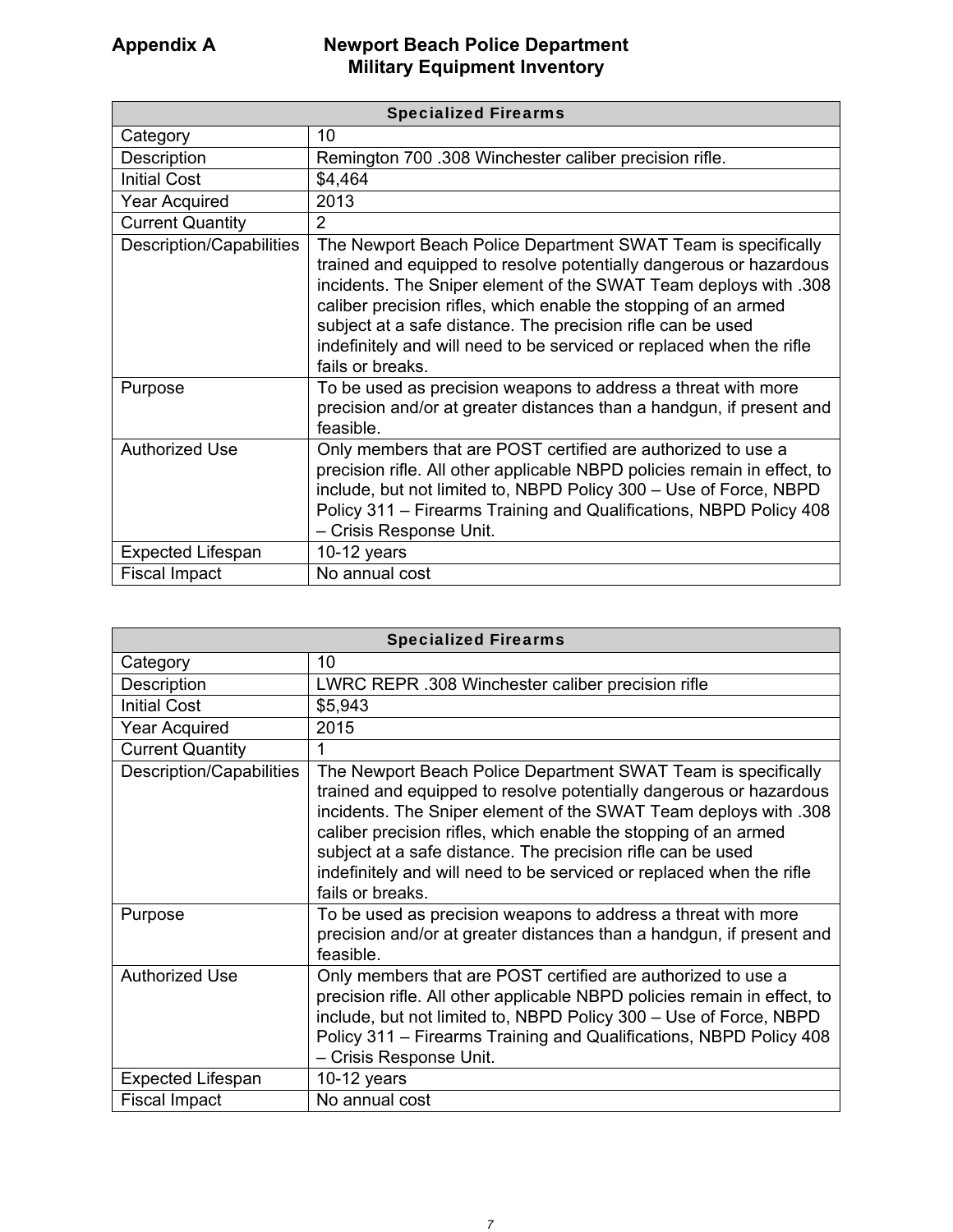| <b>Specialized Firearms</b> |                                                                                                                                                                                                                                                                                                                                                                                                                                       |
|-----------------------------|---------------------------------------------------------------------------------------------------------------------------------------------------------------------------------------------------------------------------------------------------------------------------------------------------------------------------------------------------------------------------------------------------------------------------------------|
| Category                    | 10                                                                                                                                                                                                                                                                                                                                                                                                                                    |
| Description                 | DTA SRS .308 Winchester caliber precision rifle                                                                                                                                                                                                                                                                                                                                                                                       |
| <b>Initial Cost</b>         | \$5,825                                                                                                                                                                                                                                                                                                                                                                                                                               |
| <b>Year Acquired</b>        | 2015                                                                                                                                                                                                                                                                                                                                                                                                                                  |
| <b>Current Quantity</b>     |                                                                                                                                                                                                                                                                                                                                                                                                                                       |
| Description/Capabilities    | The Newport Beach Police Department SWAT Team is specifically<br>trained and equipped to resolve potentially dangerous or hazardous<br>incidents. The Sniper element of the SWAT Team deploys with .308<br>caliber precision rifles, which enable the stopping of an armed<br>subject at a safe distance. The precision rifle can be used<br>indefinitely and will need to be serviced or replaced when the rifle<br>fails or breaks. |
| Purpose                     | To be used as precision weapons to address a threat with more<br>precision and/or at greater distances than a handgun, if present and<br>feasible.                                                                                                                                                                                                                                                                                    |
| <b>Authorized Use</b>       | Only members that are POST certified are authorized to use a<br>precision rifle. All other applicable NBPD policies remain in effect, to<br>include, but not limited to, NBPD Policy 300 - Use of Force, NBPD<br>Policy 311 - Firearms Training and Qualifications, NBPD Policy 408<br>- Crisis Response Unit.                                                                                                                        |
| <b>Expected Lifespan</b>    | 10-12 years                                                                                                                                                                                                                                                                                                                                                                                                                           |
| <b>Fiscal Impact</b>        | No annual cost                                                                                                                                                                                                                                                                                                                                                                                                                        |

| <b>Specialized Firearms Ammunition</b> |                                                                                                                                                                                                                                                                                                                                                                                                    |
|----------------------------------------|----------------------------------------------------------------------------------------------------------------------------------------------------------------------------------------------------------------------------------------------------------------------------------------------------------------------------------------------------------------------------------------------------|
| Category                               | 10                                                                                                                                                                                                                                                                                                                                                                                                 |
| Description                            | Hornady .308 Winchester 168 grain, A-Max TAP cartridge                                                                                                                                                                                                                                                                                                                                             |
| <b>Initial Cost</b>                    | \$231 per 200 round case                                                                                                                                                                                                                                                                                                                                                                           |
| <b>Year Acquired</b>                   | Continuously beginning 5 years ago                                                                                                                                                                                                                                                                                                                                                                 |
| <b>Current Quantity</b>                | 3,000 (approximate current inventory)                                                                                                                                                                                                                                                                                                                                                              |
| Description/Capabilities               | The .308 Winchester (.308 WIN) cartridge is a rimless, bottlenecked<br>rifle cartridge used as a lethal option designed to stop a violent<br>encounter. The projectile is capable of penetrating soft body armor<br>worn by armed subjects. The 168 grain projectile maintains<br>accuracy, while resulting in higher impact velocities, less drop, less<br>wind drift, and more energy on target. |
| Purpose                                | The Hornady .308 WIN 168 grain, A-Max TAP cartridge is deployed<br>during potential lethal encounters at longer distances.                                                                                                                                                                                                                                                                         |
| <b>Authorized Use</b>                  | Only members that are POST certified are authorized to use a<br>precision rifle and this ammunition. All other applicable NBPD<br>policies remain in effect, to include, but not limited to, NBPD Policy<br>300 - Use of Force, NBPD Policy 311 - Firearms Training and<br>Qualifications, NBPD Policy 408 - Crisis Response Unit.                                                                 |
| <b>Expected Lifespan</b>               | Until expended                                                                                                                                                                                                                                                                                                                                                                                     |
| <b>Fiscal Impact</b>                   | \$0 to \$3,700 annually, depending on usage                                                                                                                                                                                                                                                                                                                                                        |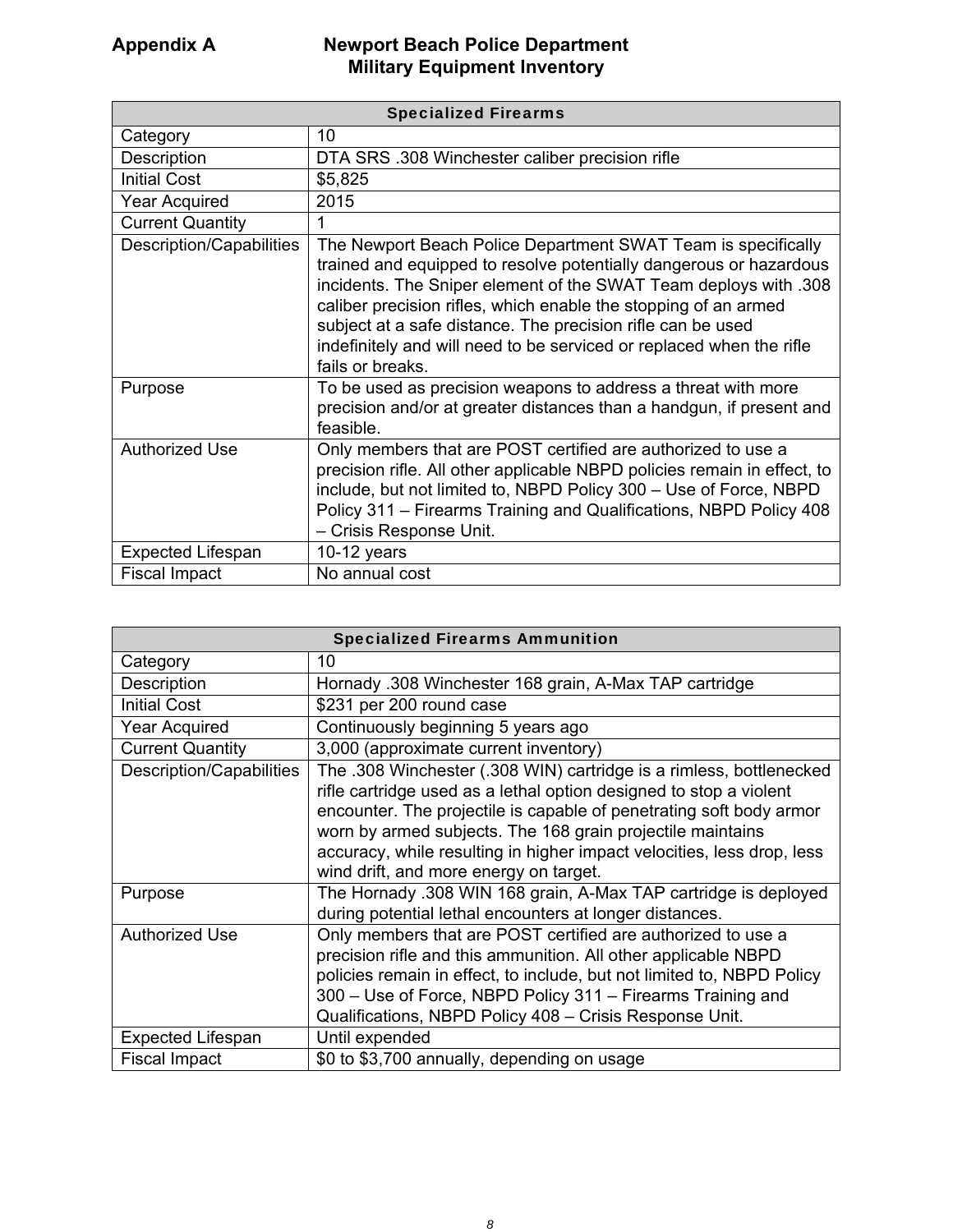| <b>Specialized Firearms Ammunition</b> |                                                                                                                                                                                                                                                                                                                |
|----------------------------------------|----------------------------------------------------------------------------------------------------------------------------------------------------------------------------------------------------------------------------------------------------------------------------------------------------------------|
| Category                               | 10                                                                                                                                                                                                                                                                                                             |
| Description                            | Hornady .308 Winchester 168 grain, GMX TAP cartridge                                                                                                                                                                                                                                                           |
| <b>Initial Cost</b>                    | \$231 per 200 round case                                                                                                                                                                                                                                                                                       |
| <b>Year Acquired</b>                   | Continuously, beginning 5 years ago                                                                                                                                                                                                                                                                            |
| <b>Current Quantity</b>                | 200                                                                                                                                                                                                                                                                                                            |
| Description/Capabilities               | The .308 WIN cartridge is a rimless, bottlenecked rifle cartridge<br>used as a lethal option designed to stop a violent encounter. The<br>projectile is capable of penetrating soft body armor being worn by<br>armed subjects.                                                                                |
| Purpose                                | The Hornady .308 WIN 165 grain, GMX TAP Heavy Barrier<br>cartridge is deployed during potential lethal encounters at longer<br>distances. The GMX bullet penetrates heavy barriers while still<br>delivering terminal performance through heavy barriers.                                                      |
| <b>Authorized Use</b>                  | Only members that are POST certified are authorized to use a<br>precision rifle. All other applicable NBPD policies remain in effect, to<br>include, but not limited to, NBPD Policy 300 - Use of Force, NBPD<br>Policy 311 – Firearms Training and Qualifications, NBPD Policy 408<br>– Crisis Response Unit. |
| <b>Expected Lifespan</b>               | Until expended                                                                                                                                                                                                                                                                                                 |
| <b>Fiscal Impact</b>                   | \$0 to \$3,700 annually, depending on usage                                                                                                                                                                                                                                                                    |

| <b>Flashbang Grenades</b> |                                                                                                                                                                                                                                                                                                                                                                                                                                                                                                                                                                                              |
|---------------------------|----------------------------------------------------------------------------------------------------------------------------------------------------------------------------------------------------------------------------------------------------------------------------------------------------------------------------------------------------------------------------------------------------------------------------------------------------------------------------------------------------------------------------------------------------------------------------------------------|
| Category                  | 12                                                                                                                                                                                                                                                                                                                                                                                                                                                                                                                                                                                           |
| Description               | <b>Combined Tactical Systems CTS 7290 NFDD</b>                                                                                                                                                                                                                                                                                                                                                                                                                                                                                                                                               |
| <b>Initial Cost</b>       | \$72 each                                                                                                                                                                                                                                                                                                                                                                                                                                                                                                                                                                                    |
| <b>Year Acquired</b>      | Continuously, beginning 5 years ago                                                                                                                                                                                                                                                                                                                                                                                                                                                                                                                                                          |
| <b>Current Quantity</b>   | 20                                                                                                                                                                                                                                                                                                                                                                                                                                                                                                                                                                                           |
| Description/Capabilities  | A Noise Flash Diversionary Devices (NFDD) is a device that<br>creates a bright flash and loud sound to temporarily divert the<br>attention of subjects in the immediate area. NFDD are used to<br>distract and temporarily incapacitate dangerous suspects by<br>overwhelming their senses of vision and hearing. The distraction<br>allows officers to seize a moment of opportunity to take control of<br>high-risk situations.                                                                                                                                                            |
| Purpose                   | To produce atmospheric over-pressure and brilliant white light and,<br>as a result, can cause short-term (6 - 8 seconds)<br>physiological/psychological sensory deprivation to give officers a<br>tactical advantage.                                                                                                                                                                                                                                                                                                                                                                        |
| <b>Authorized Use</b>     | Diversionary Devices shall only be used:<br>By SWAT officers trained in their proper use.<br>$\bullet$<br>In hostage and barricaded subject situations.<br>$\bullet$<br>In high-risk warrant (search/arrest) services where there<br>$\bullet$<br>may be extreme hazards to officers.<br>During other high-risk situations where their use would<br>$\bullet$<br>enhance officer safety.<br>During training exercises.<br>All other applicable NBPD policies remain in effect, to include, but<br>not limited to, NBPD Policy 300 - Use of Force, NBPD Policy 408 -<br>Crisis Response Unit. |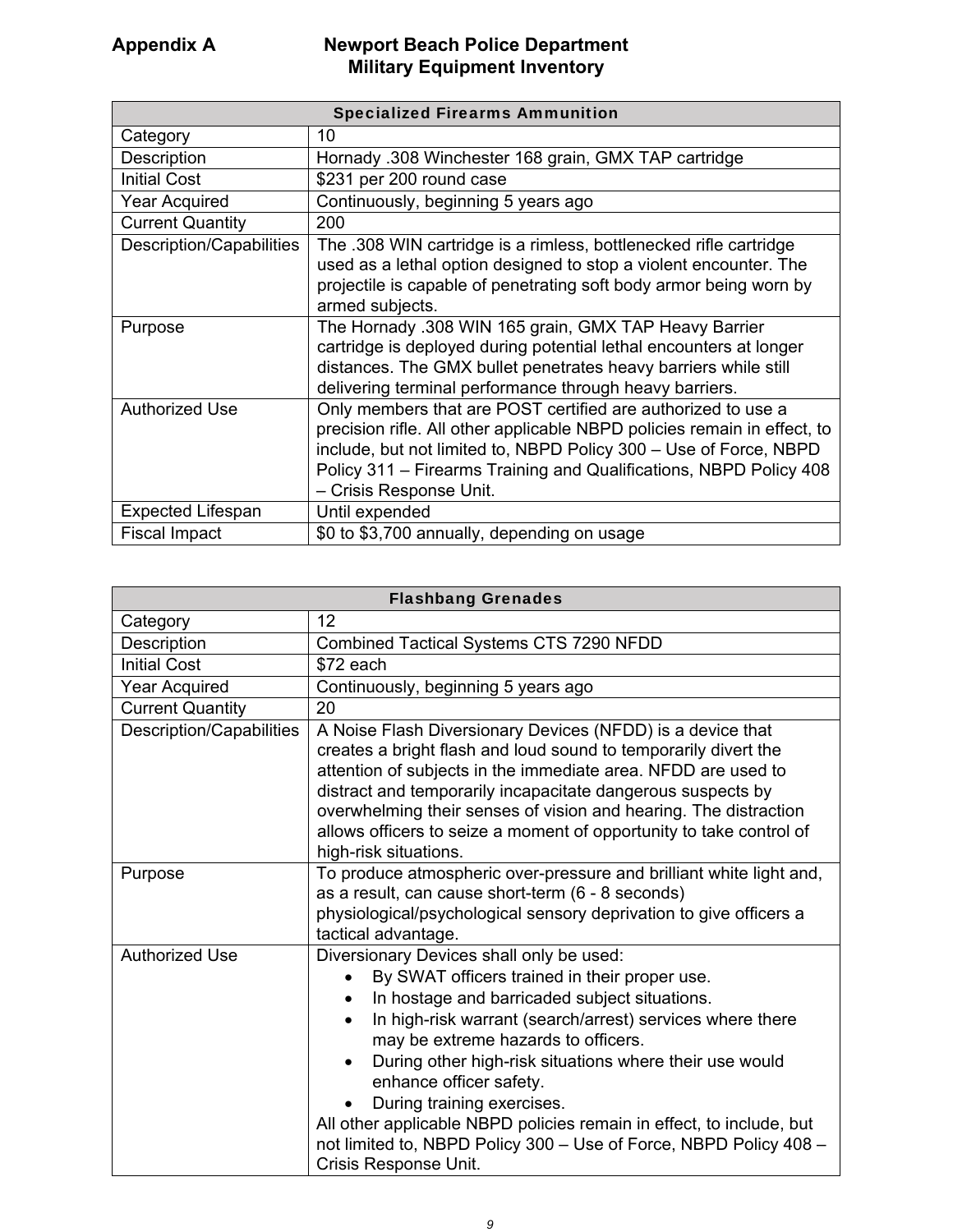| Expected Lifespan | 5 vears                                               |
|-------------------|-------------------------------------------------------|
| Fiscal Impact     | Annual cost between \$0 - \$1,666, depending on usage |

| <b>Flashbang Grenades</b>       |                                                                                                                                                                                                                                                                                                                                                                                                                                                                                                                                                       |
|---------------------------------|-------------------------------------------------------------------------------------------------------------------------------------------------------------------------------------------------------------------------------------------------------------------------------------------------------------------------------------------------------------------------------------------------------------------------------------------------------------------------------------------------------------------------------------------------------|
| Category                        | 12                                                                                                                                                                                                                                                                                                                                                                                                                                                                                                                                                    |
| Description                     | Combined Tactical Systems CTS 7290M NFDD                                                                                                                                                                                                                                                                                                                                                                                                                                                                                                              |
| <b>Initial Cost</b>             | \$34 each                                                                                                                                                                                                                                                                                                                                                                                                                                                                                                                                             |
| <b>Year Acquired</b>            | Continuously, beginning 5 years ago                                                                                                                                                                                                                                                                                                                                                                                                                                                                                                                   |
| <b>Current Quantity</b>         | 11                                                                                                                                                                                                                                                                                                                                                                                                                                                                                                                                                    |
| <b>Description/Capabilities</b> | A Noise Flash Diversionary Devices (NFDD) is a device that<br>creates a bright flash and loud sound to temporarily divert the<br>attention of subjects in the immediate area. NFDD are used to<br>distract and temporarily incapacitate dangerous suspects by<br>overwhelming their senses of vision and hearing. The distraction<br>allows officers to seize a moment of opportunity to take control of<br>high-risk situations                                                                                                                      |
| Purpose                         | To produce atmospheric over-pressure and brilliant white light and,<br>as a result, can cause short-term (6 - 8 seconds)<br>physiological/psychological sensory deprivation to give officers a<br>tactical advantage.                                                                                                                                                                                                                                                                                                                                 |
| <b>Authorized Use</b>           | Diversionary Devices shall only be used:<br>By SWAT officers trained in their proper use.<br>In hostage and barricaded subject situations.<br>In high-risk warrant (search/arrest) services where there<br>may be extreme hazards to officers.<br>During other high-risk situations where their use would<br>$\bullet$<br>enhance officer safety.<br>During training exercises.<br>All other applicable NBPD policies remain in effect, to include, but<br>not limited to, NBPD Policy 300 - Use of Force, NBPD Policy 408 -<br>Crisis Response Unit. |
| <b>Expected Lifespan</b>        | 5 years                                                                                                                                                                                                                                                                                                                                                                                                                                                                                                                                               |
| <b>Fiscal Impact</b>            | Annual cost between \$0 - \$376, depending on usage                                                                                                                                                                                                                                                                                                                                                                                                                                                                                                   |

| <b>Flashbang Grenades</b> |                                                                                                                                                                                                                                                                                                                                                                                                                                  |
|---------------------------|----------------------------------------------------------------------------------------------------------------------------------------------------------------------------------------------------------------------------------------------------------------------------------------------------------------------------------------------------------------------------------------------------------------------------------|
| Category                  | 12                                                                                                                                                                                                                                                                                                                                                                                                                               |
| Description               | Combined Tactical Systems CTS 7290-9 NFDD                                                                                                                                                                                                                                                                                                                                                                                        |
| <b>Initial Cost</b>       | $$55$ each                                                                                                                                                                                                                                                                                                                                                                                                                       |
| <b>Year Acquired</b>      | Continuously, beginning 5 years ago                                                                                                                                                                                                                                                                                                                                                                                              |
| <b>Current Quantity</b>   | 4                                                                                                                                                                                                                                                                                                                                                                                                                                |
| Description/Capabilities  | A Noise Flash Diversionary Devices (NFDD) is a device that<br>creates a bright flash and loud sound to temporarily divert the<br>attention of subjects in the immediate area. NFDD are used to<br>distract and temporarily incapacitate dangerous suspects by<br>overwhelming their senses of vision and hearing. The distraction<br>allows officers to seize a moment of opportunity to take control of<br>high-risk situations |
| Purpose                   | To produce atmospheric over-pressure and brilliant white light and,<br>as a result, can cause short-term (6 - 8 seconds)                                                                                                                                                                                                                                                                                                         |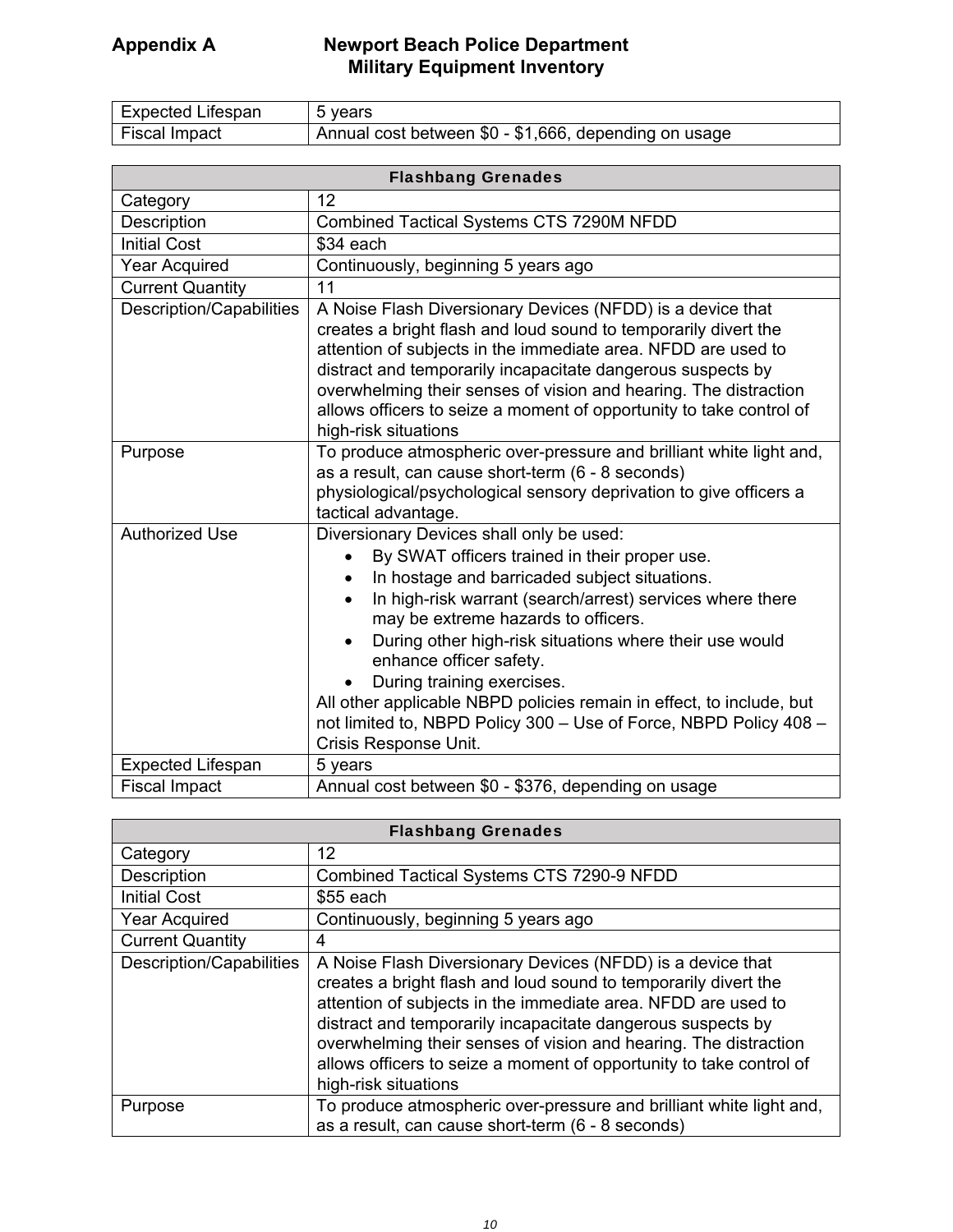|                          | physiological/psychological sensory deprivation to give officers a<br>tactical advantage.                                                                                                                                                                                                                                                                                                                                                                                                                                                                                       |
|--------------------------|---------------------------------------------------------------------------------------------------------------------------------------------------------------------------------------------------------------------------------------------------------------------------------------------------------------------------------------------------------------------------------------------------------------------------------------------------------------------------------------------------------------------------------------------------------------------------------|
| <b>Authorized Use</b>    | Diversionary Devices shall only be used:<br>By SWAT officers trained in their proper use.<br>In hostage and barricaded subject situations.<br>$\bullet$<br>In high-risk warrant (search/arrest) services where there<br>$\bullet$<br>may be extreme hazards to officers.<br>During other high-risk situations where their use would<br>$\bullet$<br>enhance officer safety.<br>During training exercises.<br>All other applicable NBPD policies remain in effect, to include, but<br>not limited to, NBPD Policy 300 - Use of Force, NBPD Policy 408 -<br>Crisis Response Unit. |
| <b>Expected Lifespan</b> | 5 years                                                                                                                                                                                                                                                                                                                                                                                                                                                                                                                                                                         |
| <b>Fiscal Impact</b>     | Annual cost between \$0 - \$276, depending on usage                                                                                                                                                                                                                                                                                                                                                                                                                                                                                                                             |

| <b>Flashbang Grenades</b>       |                                                                                                                                                                                                                                                                                                                                                                                                                                                                                                                                                                                 |
|---------------------------------|---------------------------------------------------------------------------------------------------------------------------------------------------------------------------------------------------------------------------------------------------------------------------------------------------------------------------------------------------------------------------------------------------------------------------------------------------------------------------------------------------------------------------------------------------------------------------------|
| Category                        | 12                                                                                                                                                                                                                                                                                                                                                                                                                                                                                                                                                                              |
| Description                     | Defense Technology 8901 NFDD                                                                                                                                                                                                                                                                                                                                                                                                                                                                                                                                                    |
| <b>Initial Cost</b>             | \$33 each                                                                                                                                                                                                                                                                                                                                                                                                                                                                                                                                                                       |
| <b>Year Acquired</b>            | Continuously, beginning 10+ years ago                                                                                                                                                                                                                                                                                                                                                                                                                                                                                                                                           |
| <b>Current Quantity</b>         | $\overline{2}$                                                                                                                                                                                                                                                                                                                                                                                                                                                                                                                                                                  |
| <b>Description/Capabilities</b> | A Noise Flash Diversionary Devices (NFDD) is a device that<br>creates a bright flash and loud sound to temporarily divert the<br>attention of subjects in the immediate area. NFDD are used to<br>distract and temporarily incapacitate dangerous suspects by<br>overwhelming their senses of vision and hearing. The distraction<br>allows officers to seize a moment of opportunity to take control of<br>high-risk situations                                                                                                                                                |
| Purpose                         | To produce atmospheric over-pressure and brilliant white light and,<br>as a result, can cause short-term (6 - 8 seconds)<br>physiological/psychological sensory deprivation to give officers a<br>tactical advantage.                                                                                                                                                                                                                                                                                                                                                           |
| <b>Authorized Use</b>           | Diversionary Devices shall only be used:<br>By SWAT officers trained in their proper use.<br>$\bullet$<br>In hostage and barricaded subject situations.<br>$\bullet$<br>In high-risk warrant (search/arrest) services where there<br>may be extreme hazards to officers.<br>During other high-risk situations where their use would<br>$\bullet$<br>enhance officer safety.<br>During training exercises.<br>All other applicable NBPD policies remain in effect, to include, but<br>not limited to, NBPD Policy 300 - Use of Force, NBPD Policy 408 -<br>Crisis Response Unit. |
| <b>Expected Lifespan</b>        | 5 years                                                                                                                                                                                                                                                                                                                                                                                                                                                                                                                                                                         |
| <b>Fiscal Impact</b>            | Annual cost between \$0 - \$66, depending on usage                                                                                                                                                                                                                                                                                                                                                                                                                                                                                                                              |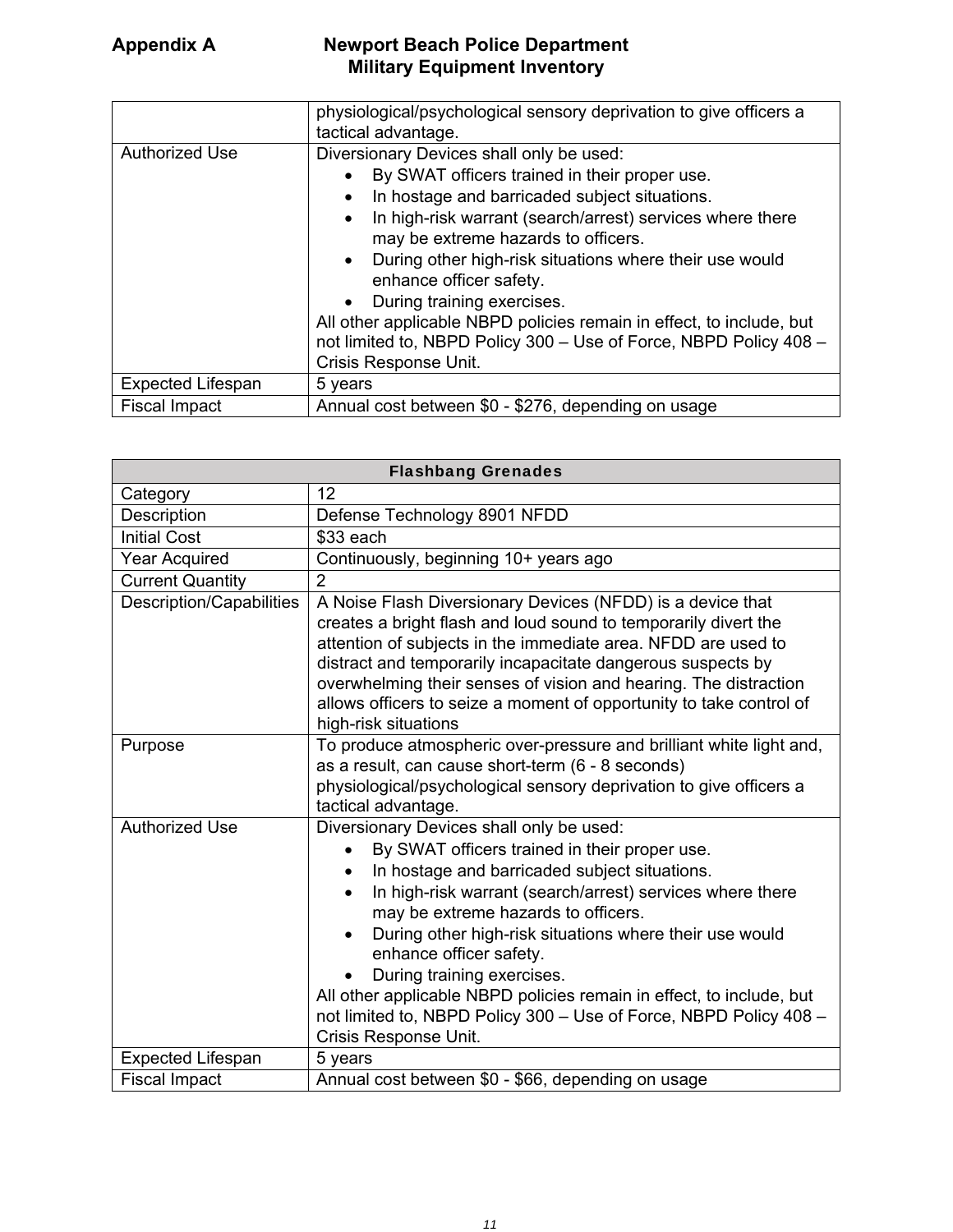| <b>Tear Gas</b>                 |                                                                                                                                                                                                                                                                                                                                                                                                                                                                                                                                                                                                                                                                                                                                                                                                                                                                                                                                     |
|---------------------------------|-------------------------------------------------------------------------------------------------------------------------------------------------------------------------------------------------------------------------------------------------------------------------------------------------------------------------------------------------------------------------------------------------------------------------------------------------------------------------------------------------------------------------------------------------------------------------------------------------------------------------------------------------------------------------------------------------------------------------------------------------------------------------------------------------------------------------------------------------------------------------------------------------------------------------------------|
| Category                        | 12                                                                                                                                                                                                                                                                                                                                                                                                                                                                                                                                                                                                                                                                                                                                                                                                                                                                                                                                  |
| Description                     | Combined Tactical Systems CTS 5230 CS Canister Grenade                                                                                                                                                                                                                                                                                                                                                                                                                                                                                                                                                                                                                                                                                                                                                                                                                                                                              |
| <b>Initial Cost</b>             | \$51 each                                                                                                                                                                                                                                                                                                                                                                                                                                                                                                                                                                                                                                                                                                                                                                                                                                                                                                                           |
| <b>Year Acquired</b>            | Continuously, beginning 5+ years ago                                                                                                                                                                                                                                                                                                                                                                                                                                                                                                                                                                                                                                                                                                                                                                                                                                                                                                |
| <b>Current Quantity</b>         | 50                                                                                                                                                                                                                                                                                                                                                                                                                                                                                                                                                                                                                                                                                                                                                                                                                                                                                                                                  |
| <b>Description/Capabilities</b> | Large diameter burning canister that discharges a high volume of<br>smoke and chemical agent through multiple emission ports.<br>Specifically for outdoor use. Can be hand thrown or launched.<br>Discharge duration can reach up to 40 seconds. Chemical agent<br>munitions, which are commonly referred to as "tear gas," are used<br>by the Newport Beach Police Department as a non-lethal tool to<br>disperse rioting suspects and on barricaded suspects. The<br>Newport Beach Police Department uses chemical agents that are<br>used by law enforcement across the United States: CS (2-<br>Chlorobenzylidenemalononitrile) and OC (Oleoresin Capsicum). CS<br>is an irritating agent and lachrymator (irritates the eyes and causes<br>tears to flow). OC is an inflammatory agent that causes involuntary<br>closure of eyes (open in 2-5 minutes) and respiratory inflammation<br>(subsides in approximately 2 minutes). |
| Purpose                         | To limit the escalation of conflict where employment of lethal force<br>is prohibited or undesirable. Situations for use of the less lethal<br>weapon systems may include, but are not limited to:<br>Self-destructive, dangerous and/or combative individuals.<br>Riot/crowd control and civil unrest incidents.<br>Circumstances where a tactical advantage can be obtained.<br>$\bullet$<br>Potentially vicious animals.<br>$\bullet$<br>Training exercises or approved demonstrations.                                                                                                                                                                                                                                                                                                                                                                                                                                          |
| <b>Authorized Use</b>           | Only officers who have received POST certification in the use<br>chemical agents are authorized to use chemical agents. All other<br>applicable NBPD policies remain in effect, to include, but not limited<br>to, NBPD Policy 300 - Use of Force, NBPD Policy 408 - Crisis<br>Response Unit.                                                                                                                                                                                                                                                                                                                                                                                                                                                                                                                                                                                                                                       |
| <b>Expected Lifespan</b>        | 5 years                                                                                                                                                                                                                                                                                                                                                                                                                                                                                                                                                                                                                                                                                                                                                                                                                                                                                                                             |
| <b>Fiscal Impact</b>            | Between \$0 and \$1,752 annually, depending on usage                                                                                                                                                                                                                                                                                                                                                                                                                                                                                                                                                                                                                                                                                                                                                                                                                                                                                |

| <b>Tear Gas</b>          |                                                                                                                                                                                                                                                                                                                                                                                                                                                                                                                                            |
|--------------------------|--------------------------------------------------------------------------------------------------------------------------------------------------------------------------------------------------------------------------------------------------------------------------------------------------------------------------------------------------------------------------------------------------------------------------------------------------------------------------------------------------------------------------------------------|
| Category                 | 12                                                                                                                                                                                                                                                                                                                                                                                                                                                                                                                                         |
| Description              | Combined Tactical Systems CTS 5230B CS Baffled Canister                                                                                                                                                                                                                                                                                                                                                                                                                                                                                    |
|                          | Grenade                                                                                                                                                                                                                                                                                                                                                                                                                                                                                                                                    |
| <b>Initial Cost</b>      | $$51$ each                                                                                                                                                                                                                                                                                                                                                                                                                                                                                                                                 |
| <b>Year Acquired</b>     | Continuously, beginning 5+ years ago                                                                                                                                                                                                                                                                                                                                                                                                                                                                                                       |
| <b>Current Quantity</b>  | 17                                                                                                                                                                                                                                                                                                                                                                                                                                                                                                                                         |
| Description/Capabilities | Pyrotechnic grenade designed for indoor use delivering a maximum<br>amount of irritant smoke throughout multiple rooms with minimal<br>risk of fire. Chemical agent munitions, which are commonly<br>referred to as "tear gas," are used by the Newport Beach Police<br>Department as a non-lethal tool to disperse rioting suspects and on<br>barricaded suspects. The Newport Beach Police Department uses<br>chemical agents that are used by law enforcement across the<br>United States: CS (2-Chlorobenzylidenemalononitrile) and OC |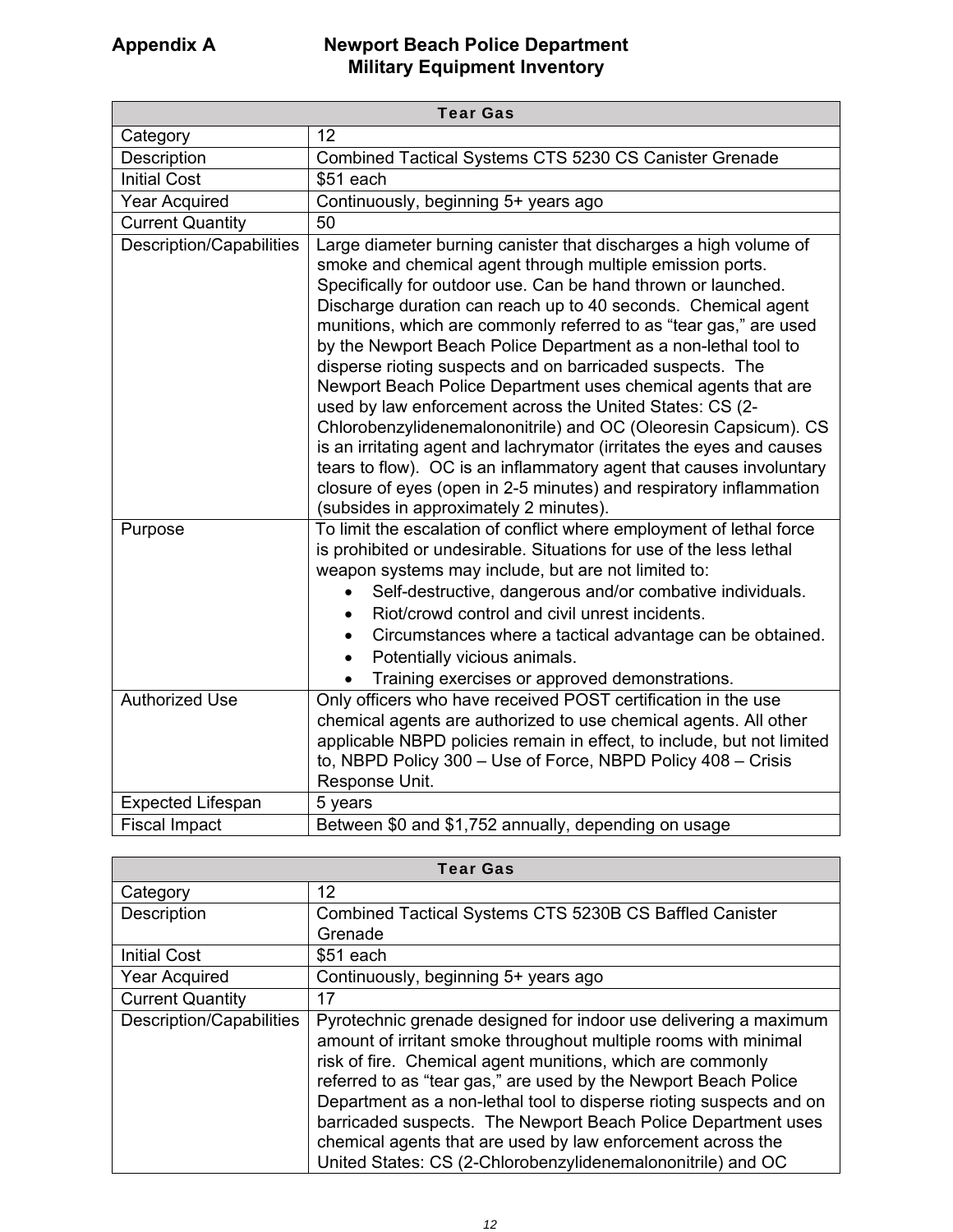|                          | (Oleoresin Capsicum). CS is an irritating agent and lachrymator<br>(irritates the eyes and causes tears to flow). OC is an inflammatory<br>agent that causes involuntary closure of eyes (open in 2-5 minutes)<br>and respiratory inflammation (subsides in approximately 2 minutes).                                                                                                                                                                                                                   |
|--------------------------|---------------------------------------------------------------------------------------------------------------------------------------------------------------------------------------------------------------------------------------------------------------------------------------------------------------------------------------------------------------------------------------------------------------------------------------------------------------------------------------------------------|
| Purpose                  | To limit the escalation of conflict where employment of lethal force<br>is prohibited or undesirable. Situations for use of the less lethal<br>weapon systems may include, but are not limited to:<br>Self-destructive, dangerous and/or combative individuals.<br>Riot/crowd control and civil unrest incidents.<br>$\bullet$<br>Circumstances where a tactical advantage can be obtained.<br>$\bullet$<br>Potentially vicious animals.<br>$\bullet$<br>Training exercises or approved demonstrations. |
| <b>Authorized Use</b>    | Only officers who have received POST certification in the use<br>chemical agents are authorized to use chemical agents. All other<br>applicable NBPD policies remain in effect, to include, but not limited<br>to, NBPD Policy 300 - Use of Force, NBPD Policy 408 - Crisis<br>Response Unit.                                                                                                                                                                                                           |
| <b>Expected Lifespan</b> | 5 years                                                                                                                                                                                                                                                                                                                                                                                                                                                                                                 |
| <b>Fiscal Impact</b>     | Between \$0 and \$1,752 annually, depending on usage                                                                                                                                                                                                                                                                                                                                                                                                                                                    |

| <b>Tear Gas</b>          |                                                                                                                                                                                                                                                                                                                                                                                                                                                                                                                                                                                                                                                                                                                                                                                                         |
|--------------------------|---------------------------------------------------------------------------------------------------------------------------------------------------------------------------------------------------------------------------------------------------------------------------------------------------------------------------------------------------------------------------------------------------------------------------------------------------------------------------------------------------------------------------------------------------------------------------------------------------------------------------------------------------------------------------------------------------------------------------------------------------------------------------------------------------------|
| Category                 | 12                                                                                                                                                                                                                                                                                                                                                                                                                                                                                                                                                                                                                                                                                                                                                                                                      |
| Description              | Combined Tactical Systems CTS 6340 OC Vapor Grenade                                                                                                                                                                                                                                                                                                                                                                                                                                                                                                                                                                                                                                                                                                                                                     |
| <b>Initial Cost</b>      | \$26 each                                                                                                                                                                                                                                                                                                                                                                                                                                                                                                                                                                                                                                                                                                                                                                                               |
| <b>Year Acquired</b>     | Continuously, beginning 5+ years ago                                                                                                                                                                                                                                                                                                                                                                                                                                                                                                                                                                                                                                                                                                                                                                    |
| <b>Current Quantity</b>  | 9                                                                                                                                                                                                                                                                                                                                                                                                                                                                                                                                                                                                                                                                                                                                                                                                       |
| Description/Capabilities | This grenade delivers an invisible OC vapor and renders an intense<br>respiratory effect to a non-compliant subject. Chemical agent<br>munitions, which are commonly referred to as "tear gas," are used<br>by the Newport Beach Police Department as a non-lethal tool to<br>disperse rioting suspects and on barricaded suspects. The<br>Newport Beach Police Department uses chemical agents that are<br>used by law enforcement across the United States: CS (2-<br>Chlorobenzylidenemalononitrile) and OC (Oleoresin Capsicum). CS<br>is an irritating agent and lachrymator (irritates the eyes and causes<br>tears to flow). OC is an inflammatory agent that causes involuntary<br>closure of eyes (open in 2-5 minutes) and respiratory inflammation<br>(subsides in approximately 2 minutes). |
| Purpose                  | To limit the escalation of conflict where employment of lethal force<br>is prohibited or undesirable. Situations for use of the less lethal<br>weapon systems may include, but are not limited to:<br>Self-destructive, dangerous and/or combative individuals.<br>Riot/crowd control and civil unrest incidents.<br>Circumstances where a tactical advantage can be obtained.<br>Potentially vicious animals.<br>$\bullet$<br>Training exercises or approved demonstrations.                                                                                                                                                                                                                                                                                                                           |
| <b>Authorized Use</b>    | Only officers who have received POST certification in the use<br>chemical agents are authorized to use chemical agents. All other<br>applicable NBPD policies remain in effect, to include, but not limited                                                                                                                                                                                                                                                                                                                                                                                                                                                                                                                                                                                             |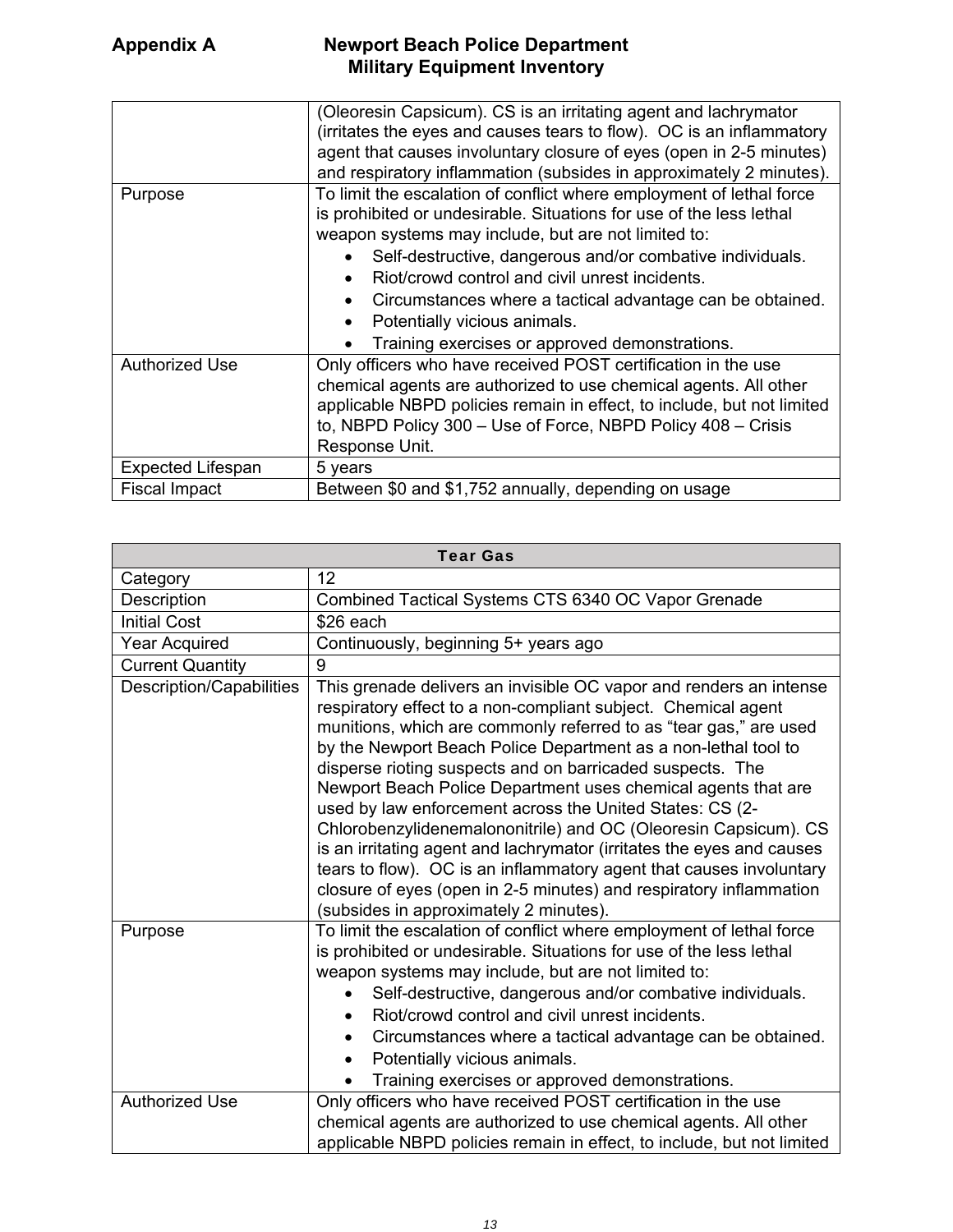|                          | to, NBPD Policy 300 – Use of Force, NBPD Policy 408 – Crisis<br>Response Unit. |
|--------------------------|--------------------------------------------------------------------------------|
| <b>Expected Lifespan</b> | 5 vears                                                                        |
| Fiscal Impact            | Between \$0 and \$263 annually, depending on usage                             |

| <b>Tear Gas</b>                 |                                                                                                                                                                                                                                                                                                                                                                                                                                                                                                                                                                                                                                                                                                                                                                                                                                                                                                                                                                                                                                                              |  |
|---------------------------------|--------------------------------------------------------------------------------------------------------------------------------------------------------------------------------------------------------------------------------------------------------------------------------------------------------------------------------------------------------------------------------------------------------------------------------------------------------------------------------------------------------------------------------------------------------------------------------------------------------------------------------------------------------------------------------------------------------------------------------------------------------------------------------------------------------------------------------------------------------------------------------------------------------------------------------------------------------------------------------------------------------------------------------------------------------------|--|
| Category                        | 12                                                                                                                                                                                                                                                                                                                                                                                                                                                                                                                                                                                                                                                                                                                                                                                                                                                                                                                                                                                                                                                           |  |
| Description                     | Defense Technology 1032 CS Grenade                                                                                                                                                                                                                                                                                                                                                                                                                                                                                                                                                                                                                                                                                                                                                                                                                                                                                                                                                                                                                           |  |
| <b>Initial Cost</b>             | \$25 each                                                                                                                                                                                                                                                                                                                                                                                                                                                                                                                                                                                                                                                                                                                                                                                                                                                                                                                                                                                                                                                    |  |
| <b>Year Acquired</b>            | Continuously, beginning 10+ years ago                                                                                                                                                                                                                                                                                                                                                                                                                                                                                                                                                                                                                                                                                                                                                                                                                                                                                                                                                                                                                        |  |
| <b>Current Quantity</b>         | 5                                                                                                                                                                                                                                                                                                                                                                                                                                                                                                                                                                                                                                                                                                                                                                                                                                                                                                                                                                                                                                                            |  |
| <b>Description/Capabilities</b> | The design of the Tri-Chamber Flameless CS grenade allows the<br>contents to burn within an internal can and disperse the agent<br>safely with reduced risk of fire. Designed primarily for indoor tactical<br>situations to detect and/or dislodge a barricaded subject. This<br>canister will deliver approximately .70 oz. of agent during its 20-25<br>seconds burn time. Chemical agent munitions, which are commonly<br>referred to as "tear gas," are used by the Newport Beach Police<br>Department as a non-lethal tool to disperse rioting suspects and on<br>barricaded suspects. The Newport Beach Police Department uses<br>chemical agents that are used by law enforcement across the<br>United States: CS (2-Chlorobenzylidenemalononitrile) and OC<br>(Oleoresin Capsicum). CS is an irritating agent and lachrymator<br>(irritates the eyes and causes tears to flow). OC is an inflammatory<br>agent that causes involuntary closure of eyes (open in 2-5 minutes)<br>and respiratory inflammation (subsides in approximately 2 minutes). |  |
| Purpose                         | To limit the escalation of conflict where employment of lethal force<br>is prohibited or undesirable. Situations for use of the less lethal<br>weapon systems may include, but are not limited to:<br>Self-destructive, dangerous and/or combative individuals.<br>Riot/crowd control and civil unrest incidents.<br>Circumstances where a tactical advantage can be obtained.<br>Potentially vicious animals.<br>Training exercises or approved demonstrations.                                                                                                                                                                                                                                                                                                                                                                                                                                                                                                                                                                                             |  |
| <b>Authorized Use</b>           | Only officers who have received POST certification in the use<br>chemical agents are authorized to use chemical agents. All other<br>applicable NBPD policies remain in effect, to include, but not limited<br>to, NBPD Policy 300 - Use of Force, NBPD Policy 408 - Crisis<br>Response Unit.                                                                                                                                                                                                                                                                                                                                                                                                                                                                                                                                                                                                                                                                                                                                                                |  |
| <b>Expected Lifespan</b>        | 5 years                                                                                                                                                                                                                                                                                                                                                                                                                                                                                                                                                                                                                                                                                                                                                                                                                                                                                                                                                                                                                                                      |  |
| <b>Fiscal Impact</b>            | Between \$0 and \$127 annually, depending on usage                                                                                                                                                                                                                                                                                                                                                                                                                                                                                                                                                                                                                                                                                                                                                                                                                                                                                                                                                                                                           |  |

| <b>Tear Gas</b>         |                                          |
|-------------------------|------------------------------------------|
| Category                | 12                                       |
| Description             | Defense Technology MK9 Stream OC Aerosol |
| <b>Initial Cost</b>     | \$44 each                                |
| <b>Year Acquired</b>    | Continuously, beginning 15+ years ago    |
| <b>Current Quantity</b> | 0                                        |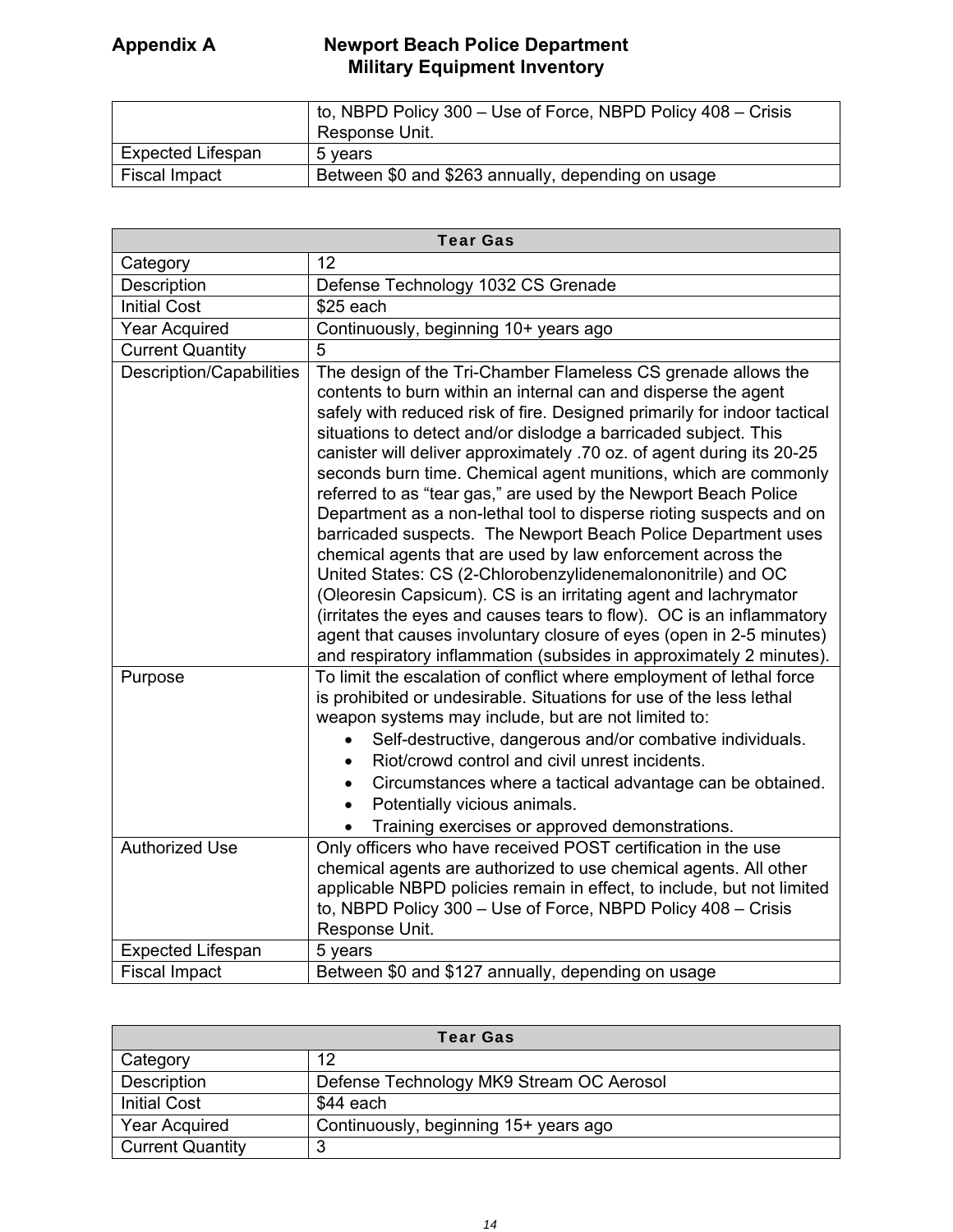| Description/Capabilities | The MK-9 features an easy to use trigger handle, is intended for<br>use in crowd management and will deliver 14 short bursts of OC at<br>an effective range of 18-20 ft. This 1.3% MC OC aerosol product<br>utilizes a stream delivery method providing a target-specific, strong<br>concentrated stream for greater standoff. Chemical agent<br>munitions, which are commonly referred to as "tear gas," are used<br>by the Newport Beach Police Department as a non-lethal tool to<br>disperse rioting suspects and on barricaded suspects. The<br>Newport Beach Police Department uses chemical agents that are<br>used by law enforcement across the United States: CS (2-<br>Chlorobenzylidenemalononitrile) and OC (Oleoresin Capsicum). CS<br>is an irritating agent and lachrymator (irritates the eyes and causes<br>tears to flow). OC is an inflammatory agent that causes involuntary<br>closure of eyes (open in 2-5 minutes) and respiratory inflammation |
|--------------------------|-------------------------------------------------------------------------------------------------------------------------------------------------------------------------------------------------------------------------------------------------------------------------------------------------------------------------------------------------------------------------------------------------------------------------------------------------------------------------------------------------------------------------------------------------------------------------------------------------------------------------------------------------------------------------------------------------------------------------------------------------------------------------------------------------------------------------------------------------------------------------------------------------------------------------------------------------------------------------|
|                          | (subsides in approximately 2 minutes).                                                                                                                                                                                                                                                                                                                                                                                                                                                                                                                                                                                                                                                                                                                                                                                                                                                                                                                                  |
| Purpose                  | To limit the escalation of conflict where employment of lethal force<br>is prohibited or undesirable. Situations for use of the less lethal<br>weapon systems may include, but are not limited to:<br>Self-destructive, dangerous and/or combative individuals.<br>Riot/crowd control and civil unrest incidents.<br>$\bullet$<br>Circumstances where a tactical advantage can be obtained.<br>$\bullet$<br>Potentially vicious animals.<br>$\bullet$<br>Training exercises or approved demonstrations.                                                                                                                                                                                                                                                                                                                                                                                                                                                                 |
| <b>Authorized Use</b>    | Only officers who have received POST certification in the use<br>chemical agents are authorized to use chemical agents. All other<br>applicable NBPD policies remain in effect, to include, but not limited<br>to, NBPD Policy 300 - Use of Force, NBPD Policy 408 - Crisis<br>Response Unit.                                                                                                                                                                                                                                                                                                                                                                                                                                                                                                                                                                                                                                                                           |
| <b>Expected Lifespan</b> | 5 years                                                                                                                                                                                                                                                                                                                                                                                                                                                                                                                                                                                                                                                                                                                                                                                                                                                                                                                                                                 |
|                          |                                                                                                                                                                                                                                                                                                                                                                                                                                                                                                                                                                                                                                                                                                                                                                                                                                                                                                                                                                         |
| <b>Fiscal Impact</b>     | Between \$0 and \$132 annually, depending on usage                                                                                                                                                                                                                                                                                                                                                                                                                                                                                                                                                                                                                                                                                                                                                                                                                                                                                                                      |

| <b>Tear Gas</b>          |                                                                                                                                                                                                                                                                                                                                                                                                                                                                                                                                                                                                                                                                                                                                                                                                             |
|--------------------------|-------------------------------------------------------------------------------------------------------------------------------------------------------------------------------------------------------------------------------------------------------------------------------------------------------------------------------------------------------------------------------------------------------------------------------------------------------------------------------------------------------------------------------------------------------------------------------------------------------------------------------------------------------------------------------------------------------------------------------------------------------------------------------------------------------------|
| Category                 | 12                                                                                                                                                                                                                                                                                                                                                                                                                                                                                                                                                                                                                                                                                                                                                                                                          |
| Description              | Combined Tactical Systems CTS 4330 - CS Liquid 40mm projectile                                                                                                                                                                                                                                                                                                                                                                                                                                                                                                                                                                                                                                                                                                                                              |
| <b>Initial Cost</b>      | $$23$ each                                                                                                                                                                                                                                                                                                                                                                                                                                                                                                                                                                                                                                                                                                                                                                                                  |
| <b>Year Acquired</b>     | Continuously, beginning 5+ years ago                                                                                                                                                                                                                                                                                                                                                                                                                                                                                                                                                                                                                                                                                                                                                                        |
| <b>Current Quantity</b>  | 18                                                                                                                                                                                                                                                                                                                                                                                                                                                                                                                                                                                                                                                                                                                                                                                                          |
| Description/Capabilities | Liquid CS filled 40mm projectile penetrates intermediate barriers<br>and delivers irritant agents into an adjacent room. Chemical agent<br>munitions, which are commonly referred to as "tear gas," are used<br>by the Newport Beach Police Department as a non-lethal tool to<br>disperse rioting suspects and on barricaded suspects. The<br>Newport Beach Police Department uses chemical agents that are<br>used by law enforcement across the United States: CS (2-<br>Chlorobenzylidenemalononitrile) and OC (Oleoresin Capsicum). CS<br>is an irritating agent and lachrymator (irritates the eyes and causes<br>tears to flow). OC is an inflammatory agent that causes involuntary<br>closure of eyes (open in 2-5 minutes) and respiratory inflammation<br>(subsides in approximately 2 minutes). |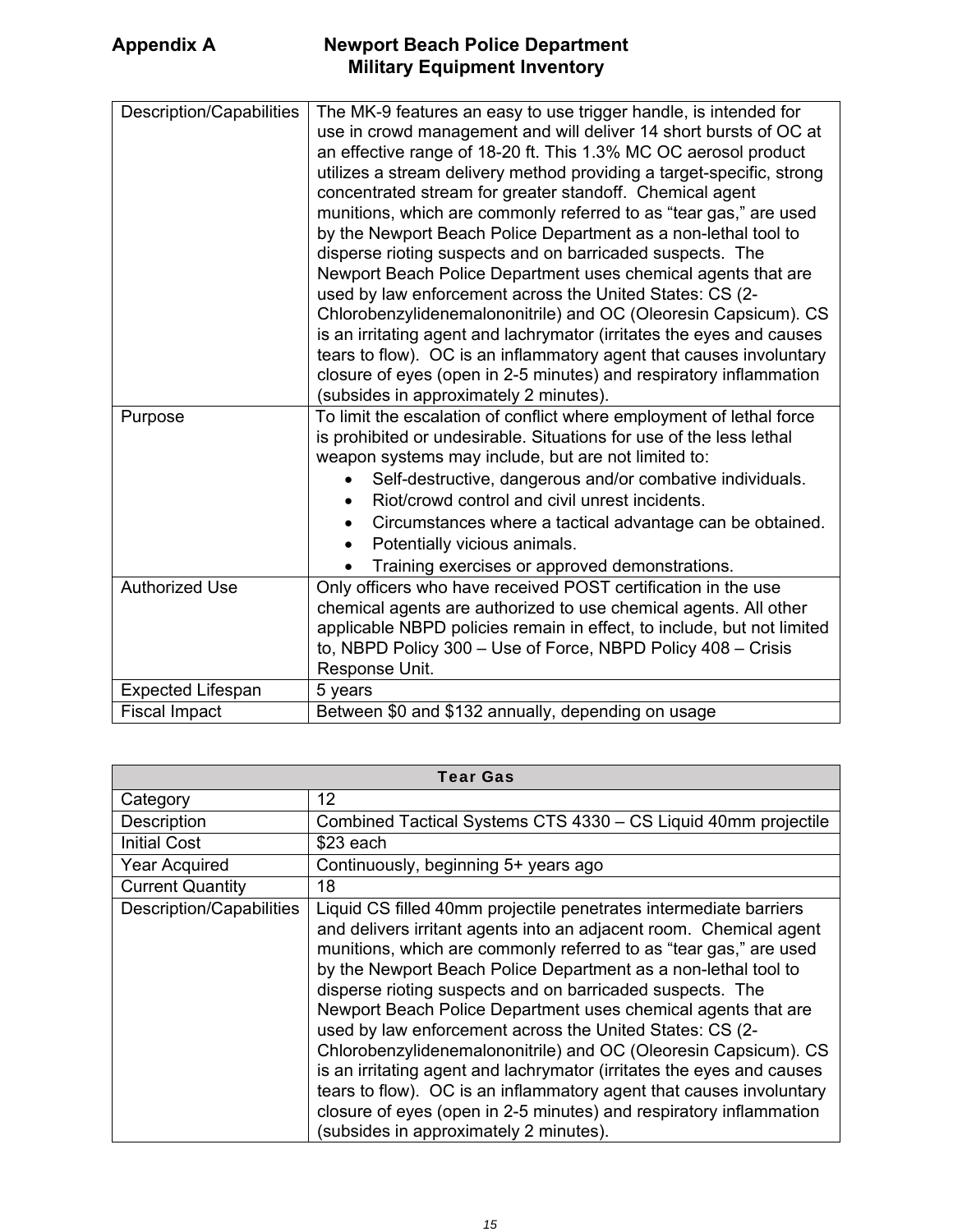| <b>TOWNOLL DUGGILL UNOU DUPUL GILDIR</b> |  |
|------------------------------------------|--|
| <b>Military Equipment Inventory</b>      |  |

| Purpose<br><b>Authorized Use</b> | To limit the escalation of conflict where employment of lethal force<br>is prohibited or undesirable. Situations for use of the less lethal<br>weapon systems may include, but are not limited to:<br>Self-destructive, dangerous and/or combative individuals.<br>Riot/crowd control and civil unrest incidents.<br>Circumstances where a tactical advantage can be obtained.<br>Potentially vicious animals.<br>Training exercises or approved demonstrations.<br>Only officers who have received POST certification in the use |
|----------------------------------|-----------------------------------------------------------------------------------------------------------------------------------------------------------------------------------------------------------------------------------------------------------------------------------------------------------------------------------------------------------------------------------------------------------------------------------------------------------------------------------------------------------------------------------|
|                                  | chemical agents are authorized to use chemical agents. All other<br>applicable NBPD policies remain in effect, to include, but not limited<br>to, NBPD Policy 300 - Use of Force, NBPD Policy 408 - Crisis<br>Response Unit.                                                                                                                                                                                                                                                                                                      |
| <b>Expected Lifespan</b>         | 5 years                                                                                                                                                                                                                                                                                                                                                                                                                                                                                                                           |
| <b>Fiscal Impact</b>             | Between \$0 and \$453 annually, depending on usage.                                                                                                                                                                                                                                                                                                                                                                                                                                                                               |

| <b>Tear Gas</b>                 |                                                                                                                                                                                                                                                                                                                                                                                                                                                                                                                                                                                                                                                                                                                                                                                                                                                                                                                                                                                                                                          |  |
|---------------------------------|------------------------------------------------------------------------------------------------------------------------------------------------------------------------------------------------------------------------------------------------------------------------------------------------------------------------------------------------------------------------------------------------------------------------------------------------------------------------------------------------------------------------------------------------------------------------------------------------------------------------------------------------------------------------------------------------------------------------------------------------------------------------------------------------------------------------------------------------------------------------------------------------------------------------------------------------------------------------------------------------------------------------------------------|--|
| Category                        | 12                                                                                                                                                                                                                                                                                                                                                                                                                                                                                                                                                                                                                                                                                                                                                                                                                                                                                                                                                                                                                                       |  |
| Description                     | Defense Technology 6320 - Direct Impact 40mm Crushable Foam<br>Round.                                                                                                                                                                                                                                                                                                                                                                                                                                                                                                                                                                                                                                                                                                                                                                                                                                                                                                                                                                    |  |
| <b>Initial Cost</b>             | \$31 each                                                                                                                                                                                                                                                                                                                                                                                                                                                                                                                                                                                                                                                                                                                                                                                                                                                                                                                                                                                                                                |  |
| <b>Year Acquired</b>            | Continuously, beginning 10+ years ago                                                                                                                                                                                                                                                                                                                                                                                                                                                                                                                                                                                                                                                                                                                                                                                                                                                                                                                                                                                                    |  |
| Current Quantity                | 12                                                                                                                                                                                                                                                                                                                                                                                                                                                                                                                                                                                                                                                                                                                                                                                                                                                                                                                                                                                                                                       |  |
| <b>Description/Capabilities</b> | The 40mm Direct Impact munition is a point-of-aim, point-of-impact<br>direct-fire round. An excellent solution whether you need to<br>incapacitate a single subject or control a crowd. When loaded with<br>OC powder, the Direct Impact combines blunt trauma with the<br>effects of an irritant powder, maximizing the potential for<br>incapacitation. Chemical agent munitions, which are commonly<br>referred to as "tear gas," are used by the Newport Beach Police<br>Department as a non-lethal tool to disperse rioting suspects and on<br>barricaded suspects. The Newport Beach Police Department uses<br>chemical agents that are used by law enforcement across the<br>United States: CS (2-Chlorobenzylidenemalononitrile) and OC<br>(Oleoresin Capsicum). CS is an irritating agent and lachrymator<br>(irritates the eyes and causes tears to flow). OC is an inflammatory<br>agent that causes involuntary closure of eyes (open in 2-5 minutes)<br>and respiratory inflammation (subsides in approximately 2 minutes). |  |
| Purpose                         | To limit the escalation of conflict where employment of lethal force<br>is prohibited or undesirable. Situations for use of the less lethal<br>weapon systems may include, but are not limited to:<br>Self-destructive, dangerous and/or combative individuals.<br>$\bullet$<br>Riot/crowd control and civil unrest incidents.<br>Circumstances where a tactical advantage can be obtained.<br>$\bullet$<br>Potentially vicious animals.<br>$\bullet$<br>Training exercises or approved demonstrations.                                                                                                                                                                                                                                                                                                                                                                                                                                                                                                                                  |  |
| <b>Authorized Use</b>           | Only officers who have received POST certification in the use<br>chemical agents are authorized to use chemical agents. All other<br>applicable NBPD policies remain in effect, to include, but not limited                                                                                                                                                                                                                                                                                                                                                                                                                                                                                                                                                                                                                                                                                                                                                                                                                              |  |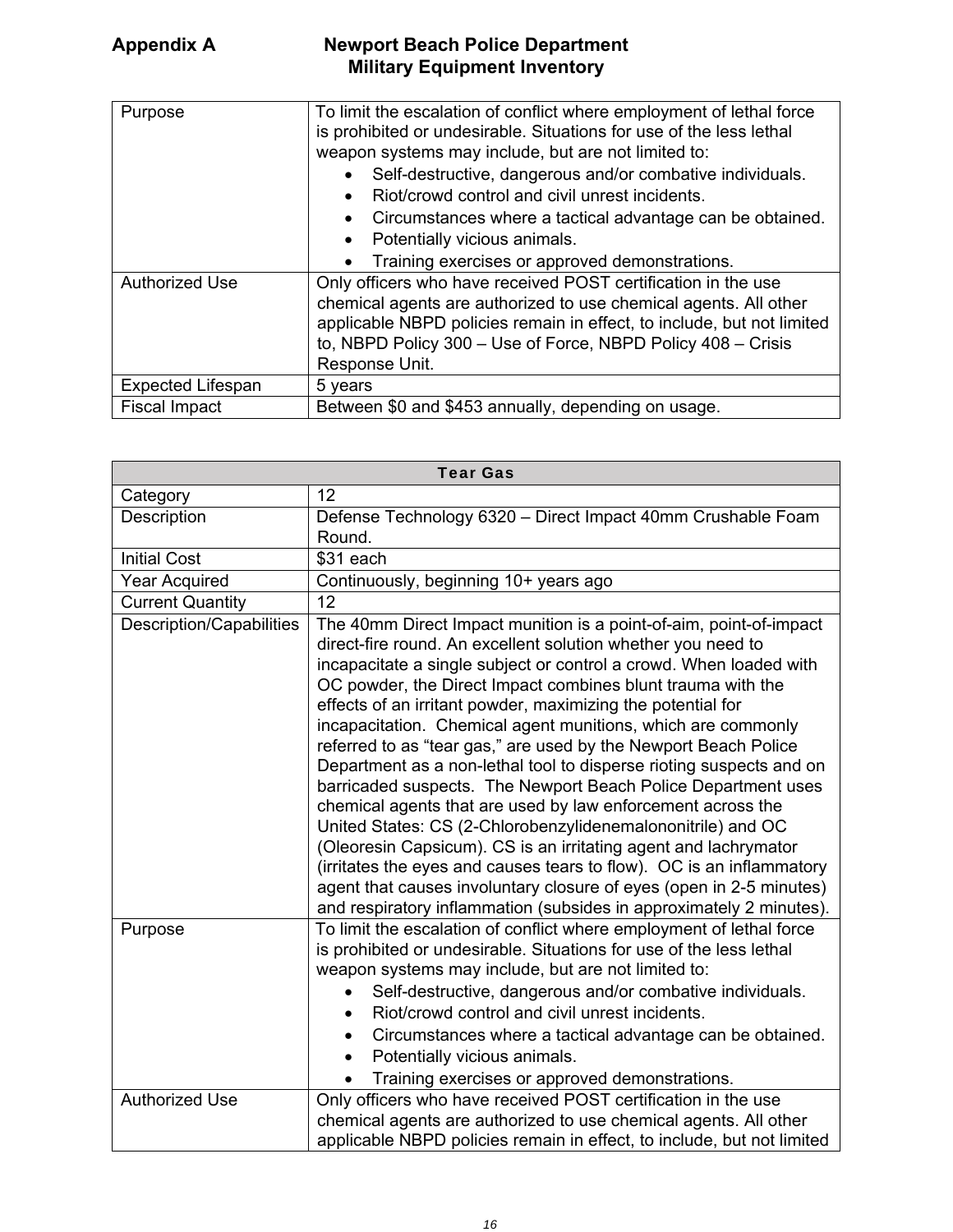|                          | to, NBPD Policy 300 – Use of Force, NBPD Policy 408 – Crisis<br>Response Unit. |
|--------------------------|--------------------------------------------------------------------------------|
| <b>Expected Lifespan</b> | 5 vears                                                                        |
| Fiscal Impact            | Between \$0 and \$266 annually, depending on usage.                            |

| <b>Tear Gas</b>                 |                                                                                                                                                                                                                                                                                                                                                                                                                                                                                                                                                                                                                                                                                                                                                                                                                                                                                                                                                                                                                                                                                                                                                                                                                                                                                                                                                                      |  |
|---------------------------------|----------------------------------------------------------------------------------------------------------------------------------------------------------------------------------------------------------------------------------------------------------------------------------------------------------------------------------------------------------------------------------------------------------------------------------------------------------------------------------------------------------------------------------------------------------------------------------------------------------------------------------------------------------------------------------------------------------------------------------------------------------------------------------------------------------------------------------------------------------------------------------------------------------------------------------------------------------------------------------------------------------------------------------------------------------------------------------------------------------------------------------------------------------------------------------------------------------------------------------------------------------------------------------------------------------------------------------------------------------------------|--|
| Category                        | 12                                                                                                                                                                                                                                                                                                                                                                                                                                                                                                                                                                                                                                                                                                                                                                                                                                                                                                                                                                                                                                                                                                                                                                                                                                                                                                                                                                   |  |
| Description                     | Defense Technology 1260 - 40MM Ferret OC Barricade                                                                                                                                                                                                                                                                                                                                                                                                                                                                                                                                                                                                                                                                                                                                                                                                                                                                                                                                                                                                                                                                                                                                                                                                                                                                                                                   |  |
|                                 | Penetrating Projectile, Liquid                                                                                                                                                                                                                                                                                                                                                                                                                                                                                                                                                                                                                                                                                                                                                                                                                                                                                                                                                                                                                                                                                                                                                                                                                                                                                                                                       |  |
| <b>Initial Cost</b>             | \$14 each                                                                                                                                                                                                                                                                                                                                                                                                                                                                                                                                                                                                                                                                                                                                                                                                                                                                                                                                                                                                                                                                                                                                                                                                                                                                                                                                                            |  |
| <b>Year Acquired</b>            | Continuously, beginning 10+ years ago                                                                                                                                                                                                                                                                                                                                                                                                                                                                                                                                                                                                                                                                                                                                                                                                                                                                                                                                                                                                                                                                                                                                                                                                                                                                                                                                |  |
| <b>Current Quantity</b>         | 8                                                                                                                                                                                                                                                                                                                                                                                                                                                                                                                                                                                                                                                                                                                                                                                                                                                                                                                                                                                                                                                                                                                                                                                                                                                                                                                                                                    |  |
| <b>Description/Capabilities</b> | The Ferret 40mm Round is non-burning and suitable for indoor use.<br>Used primarily by tactical teams, it is designed to penetrate<br>barriers, such as windows, hollow core doors, wallboard and thin<br>plywood. Upon impacting the barrier, the nose cone ruptures and<br>instantaneously delivers a small chemical payload inside of a<br>structure or vehicle. In a tactical deployment situation, the 40mm<br>Ferret is primarily used to dislodge barricaded subjects from<br>confined areas. Its purpose is to minimize the risks to all parties<br>through pain compliance, temporary discomfort and/or<br>incapacitation of potentially violent or dangerous subjects.<br>Chemical agent munitions, which are commonly referred to as "tear<br>gas," are used by the Newport Beach Police Department as a non-<br>lethal tool to disperse rioting suspects and on barricaded suspects.<br>The Newport Beach Police Department uses chemical agents that<br>are used by law enforcement across the United States: CS (2-<br>Chlorobenzylidenemalononitrile) and OC (Oleoresin Capsicum). CS<br>is an irritating agent and lachrymator (irritates the eyes and causes<br>tears to flow). OC is an inflammatory agent that causes involuntary<br>closure of eyes (open in 2-5 minutes) and respiratory inflammation<br>(subsides in approximately 2 minutes). |  |
| Purpose                         | To limit the escalation of conflict where employment of lethal force<br>is prohibited or undesirable. Situations for use of the less lethal                                                                                                                                                                                                                                                                                                                                                                                                                                                                                                                                                                                                                                                                                                                                                                                                                                                                                                                                                                                                                                                                                                                                                                                                                          |  |
|                                 | weapon systems may include, but are not limited to:                                                                                                                                                                                                                                                                                                                                                                                                                                                                                                                                                                                                                                                                                                                                                                                                                                                                                                                                                                                                                                                                                                                                                                                                                                                                                                                  |  |
|                                 | Self-destructive, dangerous and/or combative individuals.                                                                                                                                                                                                                                                                                                                                                                                                                                                                                                                                                                                                                                                                                                                                                                                                                                                                                                                                                                                                                                                                                                                                                                                                                                                                                                            |  |
|                                 | Riot/crowd control and civil unrest incidents.                                                                                                                                                                                                                                                                                                                                                                                                                                                                                                                                                                                                                                                                                                                                                                                                                                                                                                                                                                                                                                                                                                                                                                                                                                                                                                                       |  |
|                                 | Circumstances where a tactical advantage can be obtained.                                                                                                                                                                                                                                                                                                                                                                                                                                                                                                                                                                                                                                                                                                                                                                                                                                                                                                                                                                                                                                                                                                                                                                                                                                                                                                            |  |
|                                 | Potentially vicious animals.                                                                                                                                                                                                                                                                                                                                                                                                                                                                                                                                                                                                                                                                                                                                                                                                                                                                                                                                                                                                                                                                                                                                                                                                                                                                                                                                         |  |
|                                 | Training exercises or approved demonstrations.                                                                                                                                                                                                                                                                                                                                                                                                                                                                                                                                                                                                                                                                                                                                                                                                                                                                                                                                                                                                                                                                                                                                                                                                                                                                                                                       |  |
| <b>Authorized Use</b>           | Only officers who have received POST certification in the use                                                                                                                                                                                                                                                                                                                                                                                                                                                                                                                                                                                                                                                                                                                                                                                                                                                                                                                                                                                                                                                                                                                                                                                                                                                                                                        |  |
|                                 | chemical agents are authorized to use chemical agents. All other                                                                                                                                                                                                                                                                                                                                                                                                                                                                                                                                                                                                                                                                                                                                                                                                                                                                                                                                                                                                                                                                                                                                                                                                                                                                                                     |  |
|                                 | applicable NBPD policies remain in effect, to include, but not limited<br>to, NBPD Policy 300 - Use of Force, NBPD Policy 408 - Crisis                                                                                                                                                                                                                                                                                                                                                                                                                                                                                                                                                                                                                                                                                                                                                                                                                                                                                                                                                                                                                                                                                                                                                                                                                               |  |
|                                 | Response Unit.                                                                                                                                                                                                                                                                                                                                                                                                                                                                                                                                                                                                                                                                                                                                                                                                                                                                                                                                                                                                                                                                                                                                                                                                                                                                                                                                                       |  |
| <b>Expected Lifespan</b>        | 5 years                                                                                                                                                                                                                                                                                                                                                                                                                                                                                                                                                                                                                                                                                                                                                                                                                                                                                                                                                                                                                                                                                                                                                                                                                                                                                                                                                              |  |
| <b>Fiscal Impact</b>            | Between \$0 and \$113 annually, depending on usage                                                                                                                                                                                                                                                                                                                                                                                                                                                                                                                                                                                                                                                                                                                                                                                                                                                                                                                                                                                                                                                                                                                                                                                                                                                                                                                   |  |

| <b>Tear Gas</b> |
|-----------------|
|                 |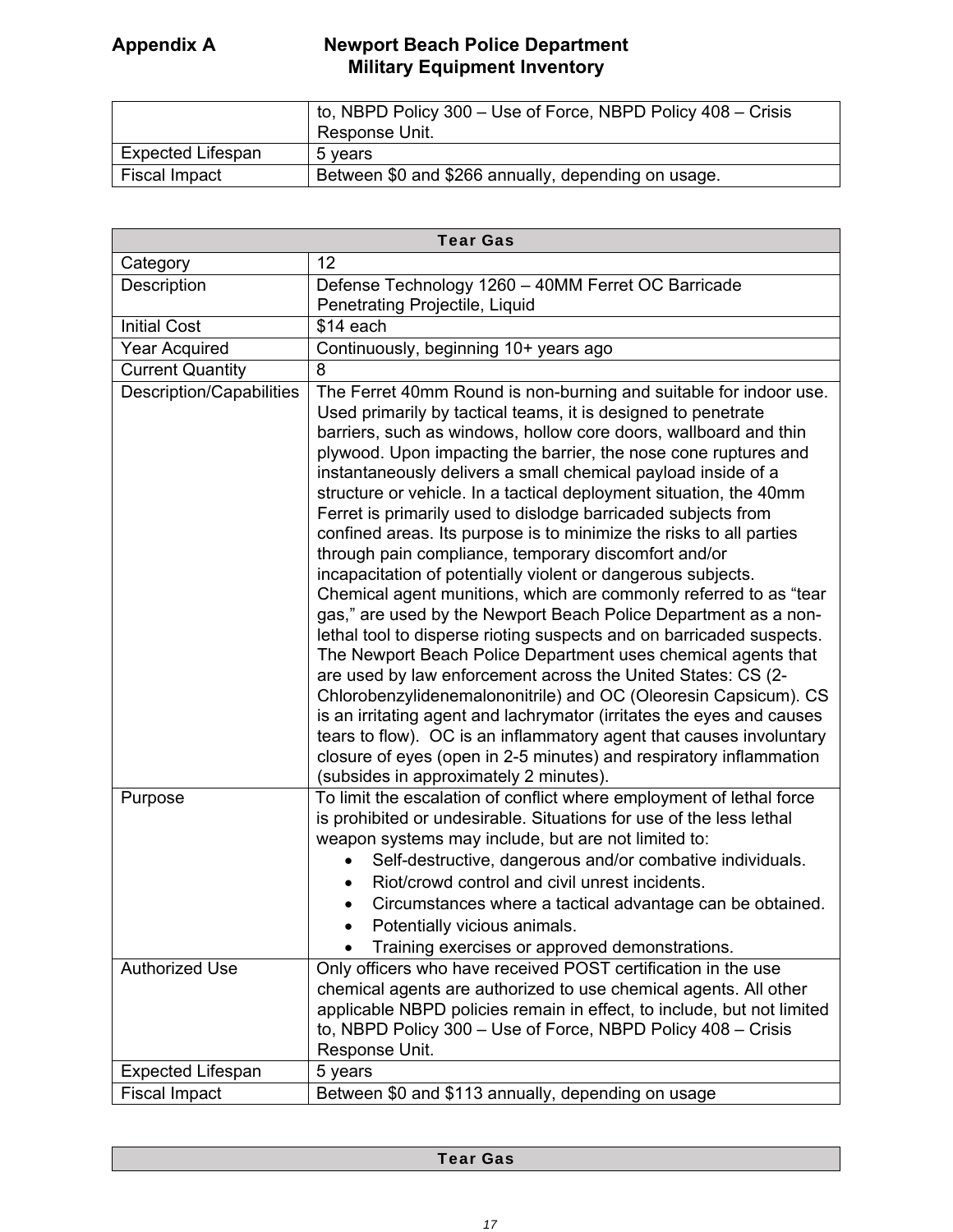| Category                        | 12                                                                                                                                                                                                                                                                                                                                                                                                                                                                                                                                                                                                                                                                                                                                                                                                                                                                                                                                                                                                                                                                                                                                                                                                                                                                            |
|---------------------------------|-------------------------------------------------------------------------------------------------------------------------------------------------------------------------------------------------------------------------------------------------------------------------------------------------------------------------------------------------------------------------------------------------------------------------------------------------------------------------------------------------------------------------------------------------------------------------------------------------------------------------------------------------------------------------------------------------------------------------------------------------------------------------------------------------------------------------------------------------------------------------------------------------------------------------------------------------------------------------------------------------------------------------------------------------------------------------------------------------------------------------------------------------------------------------------------------------------------------------------------------------------------------------------|
| Description                     | Defense Technology 1290 - 40MM Ferret OC Barricade                                                                                                                                                                                                                                                                                                                                                                                                                                                                                                                                                                                                                                                                                                                                                                                                                                                                                                                                                                                                                                                                                                                                                                                                                            |
|                                 | Penetrating Projectile, Powder                                                                                                                                                                                                                                                                                                                                                                                                                                                                                                                                                                                                                                                                                                                                                                                                                                                                                                                                                                                                                                                                                                                                                                                                                                                |
| <b>Initial Cost</b>             | $$15$ each                                                                                                                                                                                                                                                                                                                                                                                                                                                                                                                                                                                                                                                                                                                                                                                                                                                                                                                                                                                                                                                                                                                                                                                                                                                                    |
| <b>Year Acquired</b>            | Continuously, beginning 10+ years ago                                                                                                                                                                                                                                                                                                                                                                                                                                                                                                                                                                                                                                                                                                                                                                                                                                                                                                                                                                                                                                                                                                                                                                                                                                         |
| <b>Current Quantity</b>         | 3                                                                                                                                                                                                                                                                                                                                                                                                                                                                                                                                                                                                                                                                                                                                                                                                                                                                                                                                                                                                                                                                                                                                                                                                                                                                             |
| <b>Description/Capabilities</b> | The Ferret 40 mm Barricade Penetrating Round is filled with an OC<br>powder chemical agent. It is a frangible projectile that is spin<br>stabilized utilizing barrel rifling. It is non-burning and designed to<br>penetrate barriers. Primarily used to dislodge barricaded subjects, it<br>can also be used for area denial. Primarily used by tactical teams, it<br>is designed to penetrate barriers, such as windows, hollow core<br>doors, wallboard and thin plywood. Upon impact the nose ruptures<br>and instantaneously delivers the agent payload inside a structure or<br>vehicle. Chemical agent munitions, which are commonly referred to<br>as "tear gas," are used by the Newport Beach Police Department as<br>a non-lethal tool to disperse rioting suspects and on barricaded<br>suspects. The Newport Beach Police Department uses chemical<br>agents that are used by law enforcement across the United States:<br>CS (2-Chlorobenzylidenemalononitrile) and OC (Oleoresin<br>Capsicum). CS is an irritating agent and lachrymator (irritates the<br>eyes and causes tears to flow). OC is an inflammatory agent that<br>causes involuntary closure of eyes (open in 2-5 minutes) and<br>respiratory inflammation (subsides in approximately 2 minutes). |
| Purpose                         | To limit the escalation of conflict where employment of lethal force<br>is prohibited or undesirable. Situations for use of the less lethal                                                                                                                                                                                                                                                                                                                                                                                                                                                                                                                                                                                                                                                                                                                                                                                                                                                                                                                                                                                                                                                                                                                                   |
|                                 | weapon systems may include, but are not limited to:                                                                                                                                                                                                                                                                                                                                                                                                                                                                                                                                                                                                                                                                                                                                                                                                                                                                                                                                                                                                                                                                                                                                                                                                                           |
|                                 | Self-destructive, dangerous and/or combative individuals.                                                                                                                                                                                                                                                                                                                                                                                                                                                                                                                                                                                                                                                                                                                                                                                                                                                                                                                                                                                                                                                                                                                                                                                                                     |
|                                 | Riot/crowd control and civil unrest incidents.<br>$\bullet$                                                                                                                                                                                                                                                                                                                                                                                                                                                                                                                                                                                                                                                                                                                                                                                                                                                                                                                                                                                                                                                                                                                                                                                                                   |
|                                 | Circumstances where a tactical advantage can be obtained.                                                                                                                                                                                                                                                                                                                                                                                                                                                                                                                                                                                                                                                                                                                                                                                                                                                                                                                                                                                                                                                                                                                                                                                                                     |
|                                 | Potentially vicious animals.                                                                                                                                                                                                                                                                                                                                                                                                                                                                                                                                                                                                                                                                                                                                                                                                                                                                                                                                                                                                                                                                                                                                                                                                                                                  |
|                                 | Training exercises or approved demonstrations.                                                                                                                                                                                                                                                                                                                                                                                                                                                                                                                                                                                                                                                                                                                                                                                                                                                                                                                                                                                                                                                                                                                                                                                                                                |
| <b>Authorized Use</b>           | Only officers who have received POST certification in the use                                                                                                                                                                                                                                                                                                                                                                                                                                                                                                                                                                                                                                                                                                                                                                                                                                                                                                                                                                                                                                                                                                                                                                                                                 |
|                                 | chemical agents are authorized to use chemical agents. All other                                                                                                                                                                                                                                                                                                                                                                                                                                                                                                                                                                                                                                                                                                                                                                                                                                                                                                                                                                                                                                                                                                                                                                                                              |
|                                 | applicable NBPD policies remain in effect, to include, but not limited<br>to, NBPD Policy 300 - Use of Force, NBPD Policy 408 - Crisis                                                                                                                                                                                                                                                                                                                                                                                                                                                                                                                                                                                                                                                                                                                                                                                                                                                                                                                                                                                                                                                                                                                                        |
|                                 | Response Unit.                                                                                                                                                                                                                                                                                                                                                                                                                                                                                                                                                                                                                                                                                                                                                                                                                                                                                                                                                                                                                                                                                                                                                                                                                                                                |
| <b>Expected Lifespan</b>        | 5 years                                                                                                                                                                                                                                                                                                                                                                                                                                                                                                                                                                                                                                                                                                                                                                                                                                                                                                                                                                                                                                                                                                                                                                                                                                                                       |
| <b>Fiscal Impact</b>            | Between \$0 and \$44 annually, depending on usage.                                                                                                                                                                                                                                                                                                                                                                                                                                                                                                                                                                                                                                                                                                                                                                                                                                                                                                                                                                                                                                                                                                                                                                                                                            |

| <b>PepperBall Launcher</b> |                                                                                                                                                                                                                                                                             |
|----------------------------|-----------------------------------------------------------------------------------------------------------------------------------------------------------------------------------------------------------------------------------------------------------------------------|
| Category                   | 12                                                                                                                                                                                                                                                                          |
| Description                | PepperBall FTC pepperball launcher                                                                                                                                                                                                                                          |
| <b>Initial Cost</b>        | \$412 each                                                                                                                                                                                                                                                                  |
| <b>Year Acquired</b>       | 2021                                                                                                                                                                                                                                                                        |
| <b>Current Quantity</b>    | 8                                                                                                                                                                                                                                                                           |
| Description/Capabilities   | The FTC pepperball launcher is a system that uses high pressure<br>air to deliver PAVA powder projectiles (similar to a paint ball<br>delivery system). System capable of launching projectiles at a<br>subject up to 60 feet away. System capable of area saturation up to |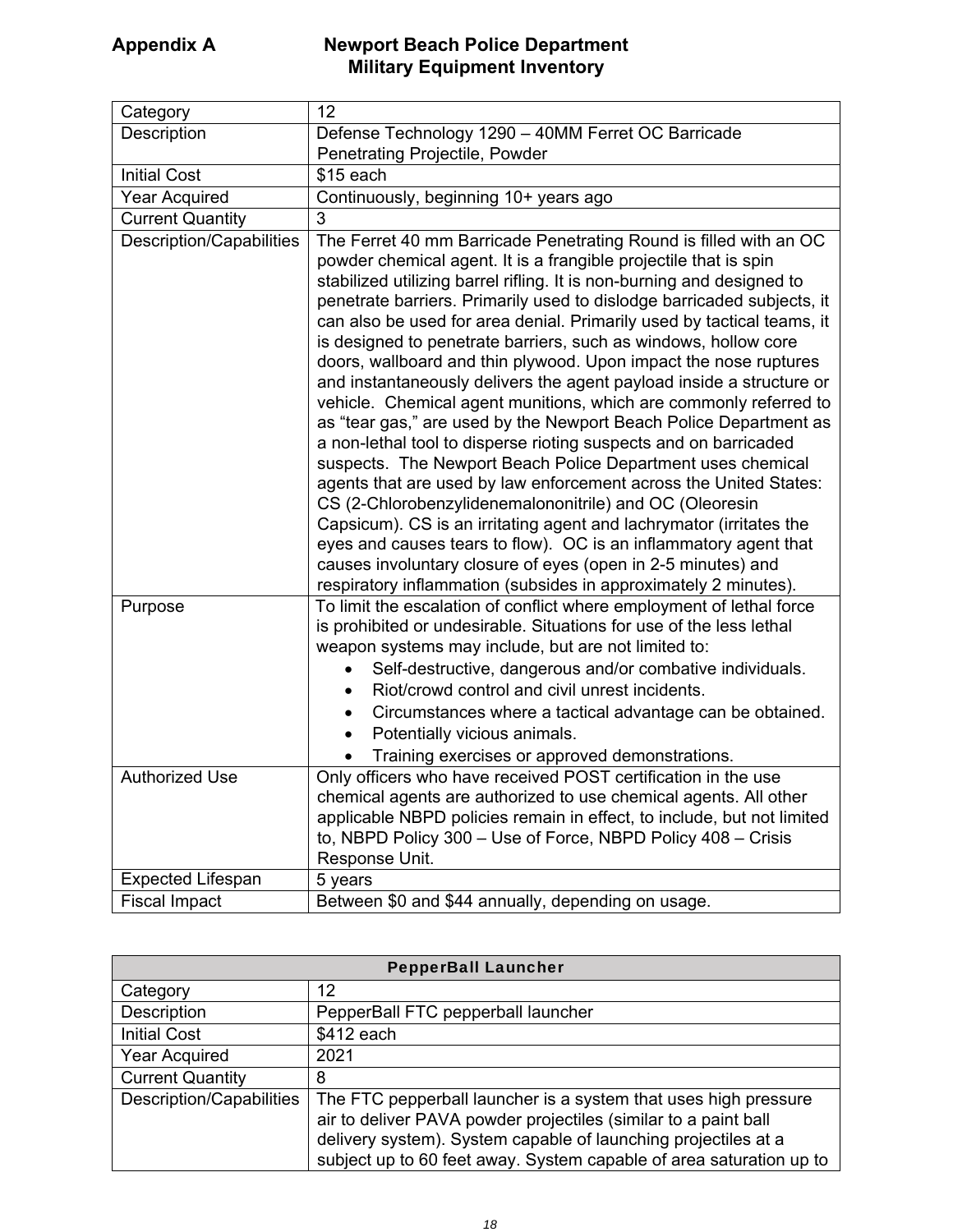|                          | 160 feet away. Non-lethal option to offer law enforcement officers to<br>deliver chemical agents and kinetic energy impacts to subjects in a<br>potentially violent encounter. De-escalation tool used to avoid<br>further injuries or lethal options on a subject.                                                                                                                                                                                                                             |
|--------------------------|-------------------------------------------------------------------------------------------------------------------------------------------------------------------------------------------------------------------------------------------------------------------------------------------------------------------------------------------------------------------------------------------------------------------------------------------------------------------------------------------------|
| Purpose                  | To limit the escalation of conflict where employment of lethal force<br>is prohibited or undesirable. Situations for use of the less lethal<br>weapon systems may include but are not limited to:<br>Self-destructive, dangerous and/or combative<br>individuals.<br>Riot/crowd control and civil unrest incidents.<br>Circumstances where a tactical advantage can be<br>$\bullet$<br>obtained.<br>Potentially vicious animals.<br>$\bullet$<br>Training exercises or approved demonstrations. |
| <b>Authorized Use</b>    | Only those officers who have been trained in the use of pepperball<br>launchers are authorized to use the pepperball launchers. All other<br>applicable NBPD policies remain in effect, to include, but not limited<br>to, NBPD Policy 300 - Use of Force.                                                                                                                                                                                                                                      |
| <b>Expected Lifespan</b> | 10 years                                                                                                                                                                                                                                                                                                                                                                                                                                                                                        |
| <b>Fiscal Impact</b>     | Between \$0 and \$1,500 annually, depending on usage                                                                                                                                                                                                                                                                                                                                                                                                                                            |

| <b>PepperBall Launcher Projectile</b> |                                                                                                                                                                                                                                                                                                                                                                                                                                                                                                              |
|---------------------------------------|--------------------------------------------------------------------------------------------------------------------------------------------------------------------------------------------------------------------------------------------------------------------------------------------------------------------------------------------------------------------------------------------------------------------------------------------------------------------------------------------------------------|
| Category                              | 12                                                                                                                                                                                                                                                                                                                                                                                                                                                                                                           |
| Description                           | PepperBall LIVE X projectile                                                                                                                                                                                                                                                                                                                                                                                                                                                                                 |
| <b>Initial Cost</b>                   | \$237 per 90 rounds                                                                                                                                                                                                                                                                                                                                                                                                                                                                                          |
| <b>Year Acquired</b>                  | 2021                                                                                                                                                                                                                                                                                                                                                                                                                                                                                                         |
| <b>Current Quantity</b>               | 500                                                                                                                                                                                                                                                                                                                                                                                                                                                                                                          |
| Description/Capabilities              | The basic PepperBall projectile contains 0.5% pepper powder, and<br>is designed for direct impact and area saturation. Discharged from<br>a FTC pepperball launcher, the projectile has a velocity of 280-350<br>FPS. The projectile has a direct impact of 60 feet and an area of<br>saturation of 150+ feet. The projectile contains 0.5% PAVA Powder.                                                                                                                                                     |
| Purpose                               | To limit the escalation of conflict where employment of lethal force<br>is prohibited or undesirable. Situations for use of the less lethal<br>weapon systems may include but are not limited to:<br>Self-destructive, dangerous and/or combative<br>individuals.<br>Riot/crowd control and civil unrest incidents.<br>$\bullet$<br>Circumstances where a tactical advantage can be<br>$\bullet$<br>obtained.<br>Potentially vicious animals.<br>$\bullet$<br>Training exercises or approved demonstrations. |
| <b>Authorized Use</b>                 | Only those officers who have been trained in the use of pepperball<br>launchers are authorized to use the pepperball launchers. All other<br>applicable NBPD policies remain in effect, to include, but not limited<br>to, NBPD Policy 300 - Use of Force                                                                                                                                                                                                                                                    |
| <b>Expected Lifespan</b>              | 1 year                                                                                                                                                                                                                                                                                                                                                                                                                                                                                                       |
| <b>Fiscal Impact</b>                  | Between \$0 and \$1,318 annually, depending on usage.                                                                                                                                                                                                                                                                                                                                                                                                                                                        |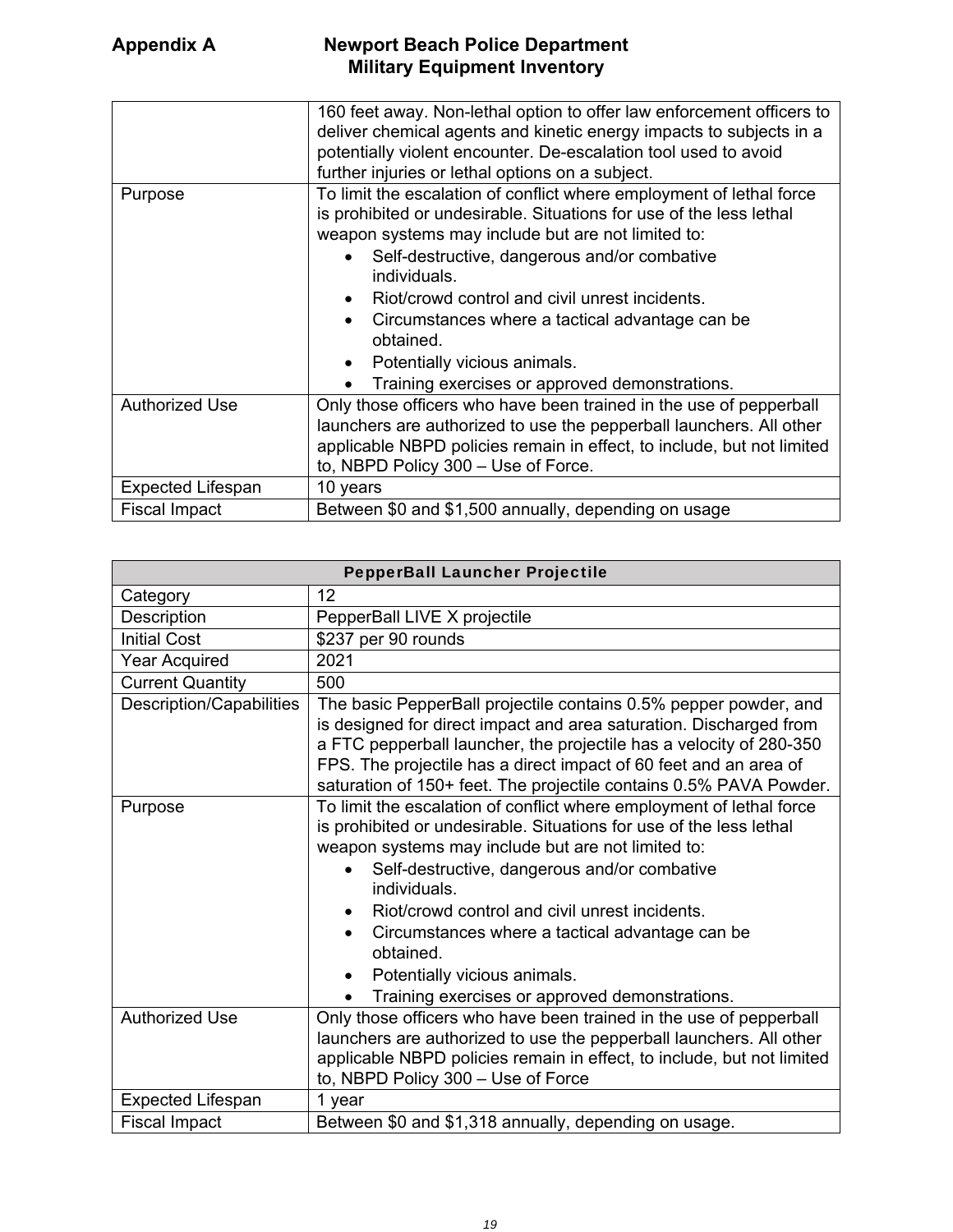| <b>Projectile Launch Platforms</b> |                                                                                                                                                                                                                                                                                                                                                                                                                                                                                                                                                                                                                                                                                                                                                                                                                                                                                                                                                                                                                           |
|------------------------------------|---------------------------------------------------------------------------------------------------------------------------------------------------------------------------------------------------------------------------------------------------------------------------------------------------------------------------------------------------------------------------------------------------------------------------------------------------------------------------------------------------------------------------------------------------------------------------------------------------------------------------------------------------------------------------------------------------------------------------------------------------------------------------------------------------------------------------------------------------------------------------------------------------------------------------------------------------------------------------------------------------------------------------|
| Category                           | 14                                                                                                                                                                                                                                                                                                                                                                                                                                                                                                                                                                                                                                                                                                                                                                                                                                                                                                                                                                                                                        |
| Description                        | Defense Technology 40LMTS Tactical 40mm Single Launcher                                                                                                                                                                                                                                                                                                                                                                                                                                                                                                                                                                                                                                                                                                                                                                                                                                                                                                                                                                   |
| <b>Initial Cost</b>                | \$856 each                                                                                                                                                                                                                                                                                                                                                                                                                                                                                                                                                                                                                                                                                                                                                                                                                                                                                                                                                                                                                |
| <b>Year Acquired</b>               | Beginning 15+ years ago.                                                                                                                                                                                                                                                                                                                                                                                                                                                                                                                                                                                                                                                                                                                                                                                                                                                                                                                                                                                                  |
| <b>Current Quantity</b>            | 38                                                                                                                                                                                                                                                                                                                                                                                                                                                                                                                                                                                                                                                                                                                                                                                                                                                                                                                                                                                                                        |
| <b>Description/Capabilities</b>    | The 40LMTS is a tactical single shot launcher that features an<br>expandable ROGERS Super Stoc and an adjustable Integrated<br>Front Grip (IFG) with light rail. The ambidextrous Lateral Sling<br>Mount (LSM) and QD mounting systems allow both a single and<br>two point sling attachment. The 40LMTS will fire standard 40mm<br>less lethal ammunition, up to 4.8 inches in cartridge length. The<br>Picatinny Rail Mounting System will accept a wide array of<br>enhanced optics/sighting systems. The 40mm launcher is not a<br>firearm, but a less-lethal system that uses smokeless powder to<br>deliver 40mm projectiles from a safe distance. The less-lethal<br>launcher is capable of launching 40mm munitions at a subject up to<br>25 yards away. This less-lethal launcher is a single launcher, which<br>allows the Officer to assess after every spent munition. Less-lethal<br>launchers do not have an expiration date and will need to be<br>serviced or replaced when the launcher fails or breaks. |
| Purpose                            | To limit the escalation of conflict where employment of lethal force<br>is prohibited or undesirable.                                                                                                                                                                                                                                                                                                                                                                                                                                                                                                                                                                                                                                                                                                                                                                                                                                                                                                                     |
| <b>Authorized Use</b>              | Situations for use of the less lethal weapon systems may include,<br>but are not limited to:<br>Self-destructive, dangerous and/or combative individuals.<br>Riot/crowd control and civil unrest incidents.<br>Circumstances where a tactical advantage can be obtained.<br>$\bullet$<br>Potentially vicious animals.<br>$\bullet$<br>Training exercises or approved demonstrations.<br>All other applicable NBPD policies remain in effect, to include, but<br>not limited to, NBPD Policy 300 - Use of Force.                                                                                                                                                                                                                                                                                                                                                                                                                                                                                                           |
| <b>Expected Lifespan</b>           | 25 years                                                                                                                                                                                                                                                                                                                                                                                                                                                                                                                                                                                                                                                                                                                                                                                                                                                                                                                                                                                                                  |
| <b>Fiscal Impact</b>               | Between \$0 and \$1,000 annually, depending on usage.                                                                                                                                                                                                                                                                                                                                                                                                                                                                                                                                                                                                                                                                                                                                                                                                                                                                                                                                                                     |

| <b>Projectile Launch Platforms</b> |                                                                                                                                                                                                                                                                                                                                                                                                                               |
|------------------------------------|-------------------------------------------------------------------------------------------------------------------------------------------------------------------------------------------------------------------------------------------------------------------------------------------------------------------------------------------------------------------------------------------------------------------------------|
| Category                           | 14                                                                                                                                                                                                                                                                                                                                                                                                                            |
| <b>Description</b>                 | Penn Arms PG5 40 mm Multi Launcher                                                                                                                                                                                                                                                                                                                                                                                            |
| <b>Initial Cost</b>                | \$3,336 each                                                                                                                                                                                                                                                                                                                                                                                                                  |
| <b>Year Acquired</b>               | $10+$ years ago                                                                                                                                                                                                                                                                                                                                                                                                               |
| <b>Current Quantity</b>            | 2                                                                                                                                                                                                                                                                                                                                                                                                                             |
| Description/Capabilities           | The 40mm launcher is a less-lethal system that uses smokeless<br>powder to deliver 40MM projectiles from a safe distance. This piece<br>of equipment features a six-shot, revolving cylinder pump<br>mechanism capable of firing multiple rounds before reloading is<br>necessary. The less-lethal launchers do not have an expiration date<br>and will need to be serviced or replaced when the launcher fails or<br>breaks. |
| Purpose                            | To limit the escalation of conflict where employment of lethal force<br>is prohibited or undesirable.                                                                                                                                                                                                                                                                                                                         |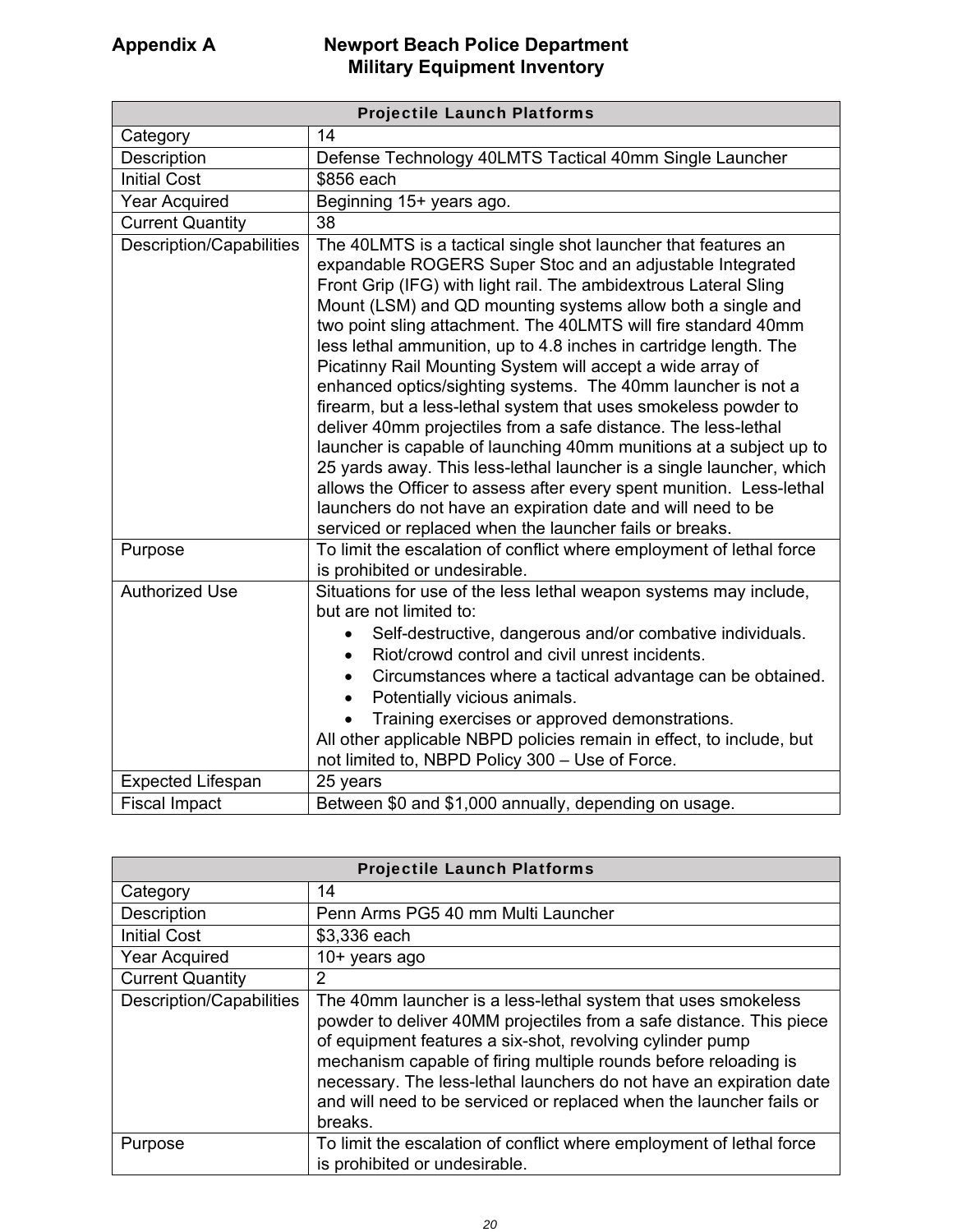| <b>Authorized Use</b>    | Situations for use of the less lethal weapon systems may include,<br>but are not limited to:<br>Self-destructive, dangerous and/or combative individuals.<br>$\bullet$<br>Riot/crowd control and civil unrest incidents.<br>$\bullet$<br>Circumstances where a tactical advantage can be obtained.<br>$\bullet$<br>Potentially vicious animals.<br>$\bullet$<br>Training exercises or approved demonstrations.<br>$\bullet$ |
|--------------------------|-----------------------------------------------------------------------------------------------------------------------------------------------------------------------------------------------------------------------------------------------------------------------------------------------------------------------------------------------------------------------------------------------------------------------------|
|                          | All other applicable NBPD policies remain in effect, to include, but                                                                                                                                                                                                                                                                                                                                                        |
|                          | not limited to, NBPD Policy 300 - Use of Force.                                                                                                                                                                                                                                                                                                                                                                             |
| <b>Expected Lifespan</b> | No expiration                                                                                                                                                                                                                                                                                                                                                                                                               |
| <b>Fiscal Impact</b>     | Between \$0 and \$8,550 annually, depending on usage                                                                                                                                                                                                                                                                                                                                                                        |

| <b>Projectile Launcher Associated Munitions</b> |                                                                                                                                                                                                                                                                                                                                                                                                                                                                                                                                                                                                    |
|-------------------------------------------------|----------------------------------------------------------------------------------------------------------------------------------------------------------------------------------------------------------------------------------------------------------------------------------------------------------------------------------------------------------------------------------------------------------------------------------------------------------------------------------------------------------------------------------------------------------------------------------------------------|
| Category                                        | 14                                                                                                                                                                                                                                                                                                                                                                                                                                                                                                                                                                                                 |
| Description                                     | Defense Technology eXact iMpact 40MM Standard Range Sponge                                                                                                                                                                                                                                                                                                                                                                                                                                                                                                                                         |
|                                                 | Round                                                                                                                                                                                                                                                                                                                                                                                                                                                                                                                                                                                              |
| <b>Initial Cost</b>                             | \$34 per round                                                                                                                                                                                                                                                                                                                                                                                                                                                                                                                                                                                     |
| <b>Year Acquired</b>                            | Continuously, beginning15+ years ago                                                                                                                                                                                                                                                                                                                                                                                                                                                                                                                                                               |
| <b>Current Quantity</b>                         | 200                                                                                                                                                                                                                                                                                                                                                                                                                                                                                                                                                                                                |
| Description/Capabilities                        | The eXact iMpact 40 mm Sponge Round is a point-of-aim, point-of-<br>impact direct-fire round. This lightweight, high-speed projectile<br>consisting of a plastic body and sponge nose that is spin stabilized<br>via the incorporated rifling collar and the 40 mm launcher's rifled<br>barrel. The round utilizes smokeless powder as the propellant, and,<br>therefore, have velocities that are extremely consistent. Used for<br>crowd control, patrol, and tactical applications. The munition is used<br>as a less-lethal device designed to de-escalate a potentially violent<br>encounter. |
| Purpose                                         | To limit the escalation of conflict where employment of lethal force<br>is prohibited or undesirable.                                                                                                                                                                                                                                                                                                                                                                                                                                                                                              |
| <b>Authorized Use</b>                           | Situations for use of the less lethal weapon systems may include,<br>but are not limited to:<br>Self-destructive, dangerous and/or combative individuals.<br>Riot/crowd control and civil unrest incidents.<br>$\bullet$<br>Circumstances where a tactical advantage can be obtained.<br>Potentially vicious animals.<br>Training exercises or approved demonstrations.<br>All other applicable NBPD policies remain in effect, to include, but<br>not limited to, NBPD Policy 300 - Use of Force.                                                                                                 |
| <b>Expected Lifespan</b>                        | 5 years                                                                                                                                                                                                                                                                                                                                                                                                                                                                                                                                                                                            |
| <b>Fiscal Impact</b>                            | Between \$0 and \$6,800 annually, depending on usage                                                                                                                                                                                                                                                                                                                                                                                                                                                                                                                                               |

| <b>Projectile Launcher Associated Munitions</b> |                                                                                     |
|-------------------------------------------------|-------------------------------------------------------------------------------------|
| Category                                        | 14                                                                                  |
| Description                                     | Defense Technology 6326 - Direct Impact 40mm Marking<br><b>Crushable Foam Round</b> |
| <b>Initial Cost</b>                             | \$31 each                                                                           |
| <b>Year Acquired</b>                            | Continuously, beginning 10+ years ago                                               |